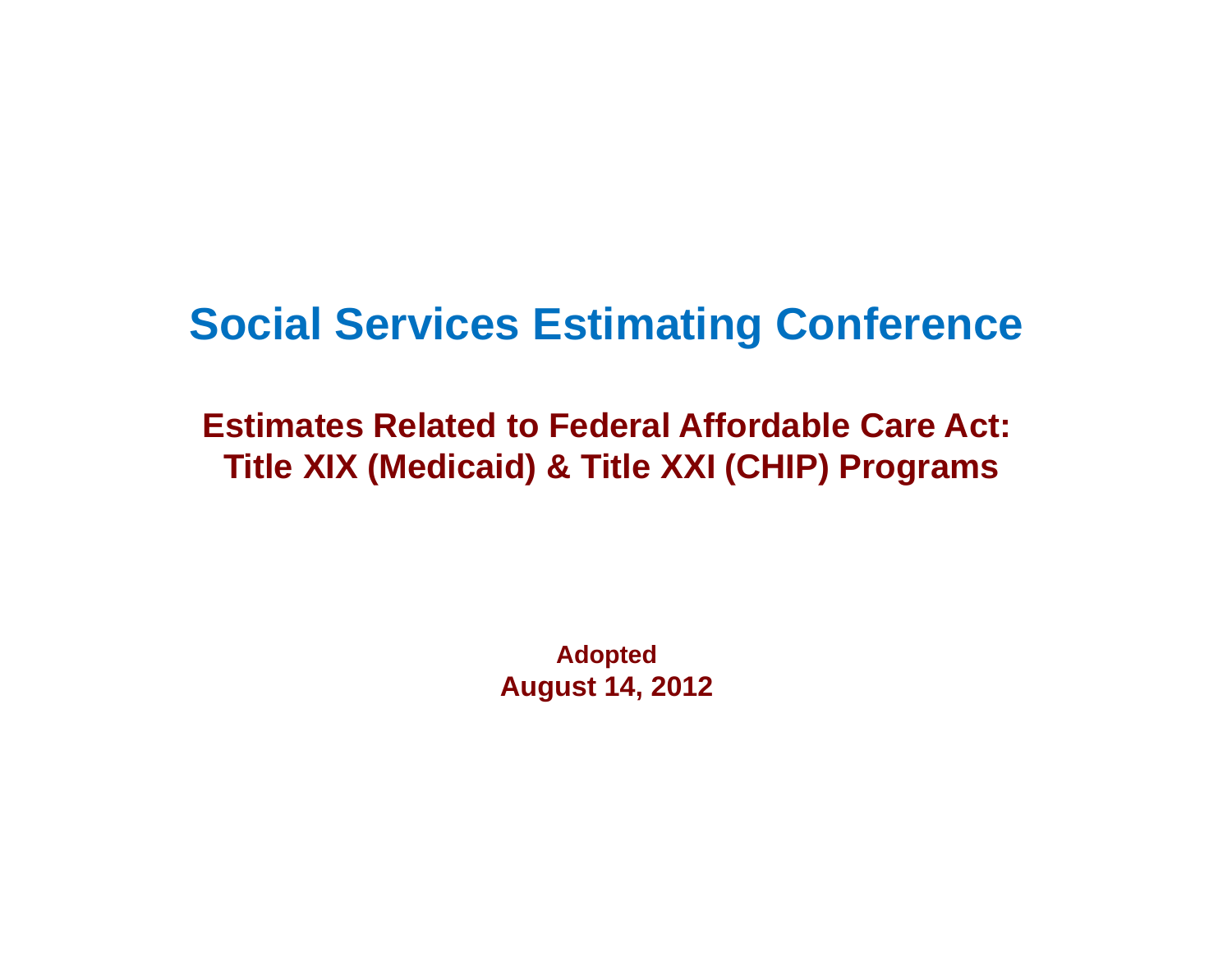#### **Scope of Analysis**

 $\bullet$  Impacts are not included for the administration of new program elements or changes to the state disproportionate share allowances which are currently unknown. Changes to the federal pharmacy rebate are already built-in to the underlying Medicaid estimates.

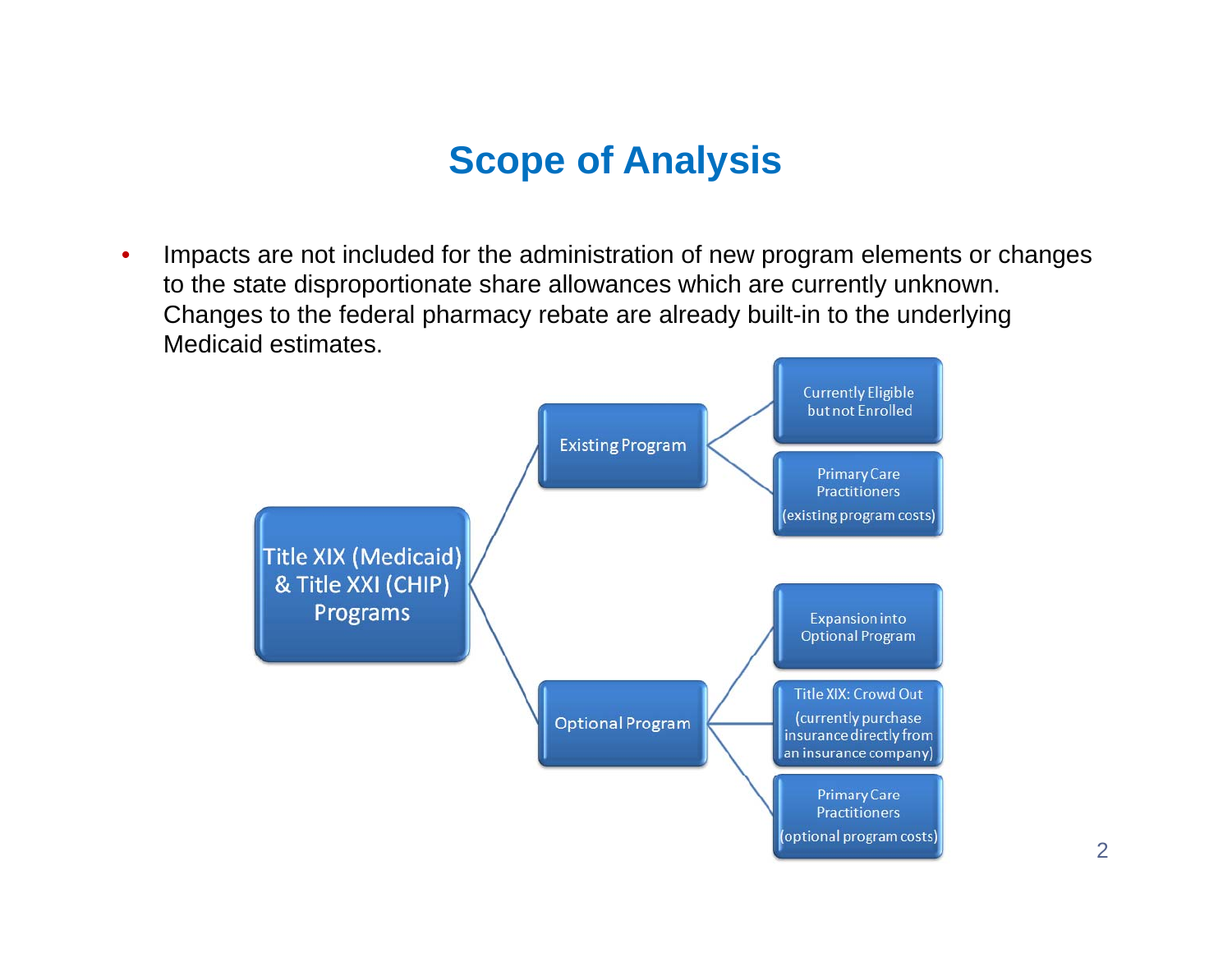#### **Conference Results: Existing Program**

- $\bullet$  **Currently Eligible but not Enrolled—**Indeterminate. While the Social Services Estimating Conference believes that added expenditures to the existing program are likely under the provisions of the Federal Affordable Care Act, only the state's maximum exposure can be estimated. The likelihood and pace of the population's presentation for services cannot be reasonably forecast at this time. The numbers provided in the Appendix for this population can be interpreted as the state's maximum exposure should 100% of the population change behavior.
- $\bullet$  **Increased Rates for Primary Care Practitioners—**For SFY 2012- 13, SFY 2013-14 and SFY 2014-15, the total costs per year range from \$424.8 million to \$849.7 million. There are no state costs during the required increased-rate period. At this time, the estimates for the primary care fee increase may not reflect all of the details in the May 2012 draft CMS rule relating to the fee increase.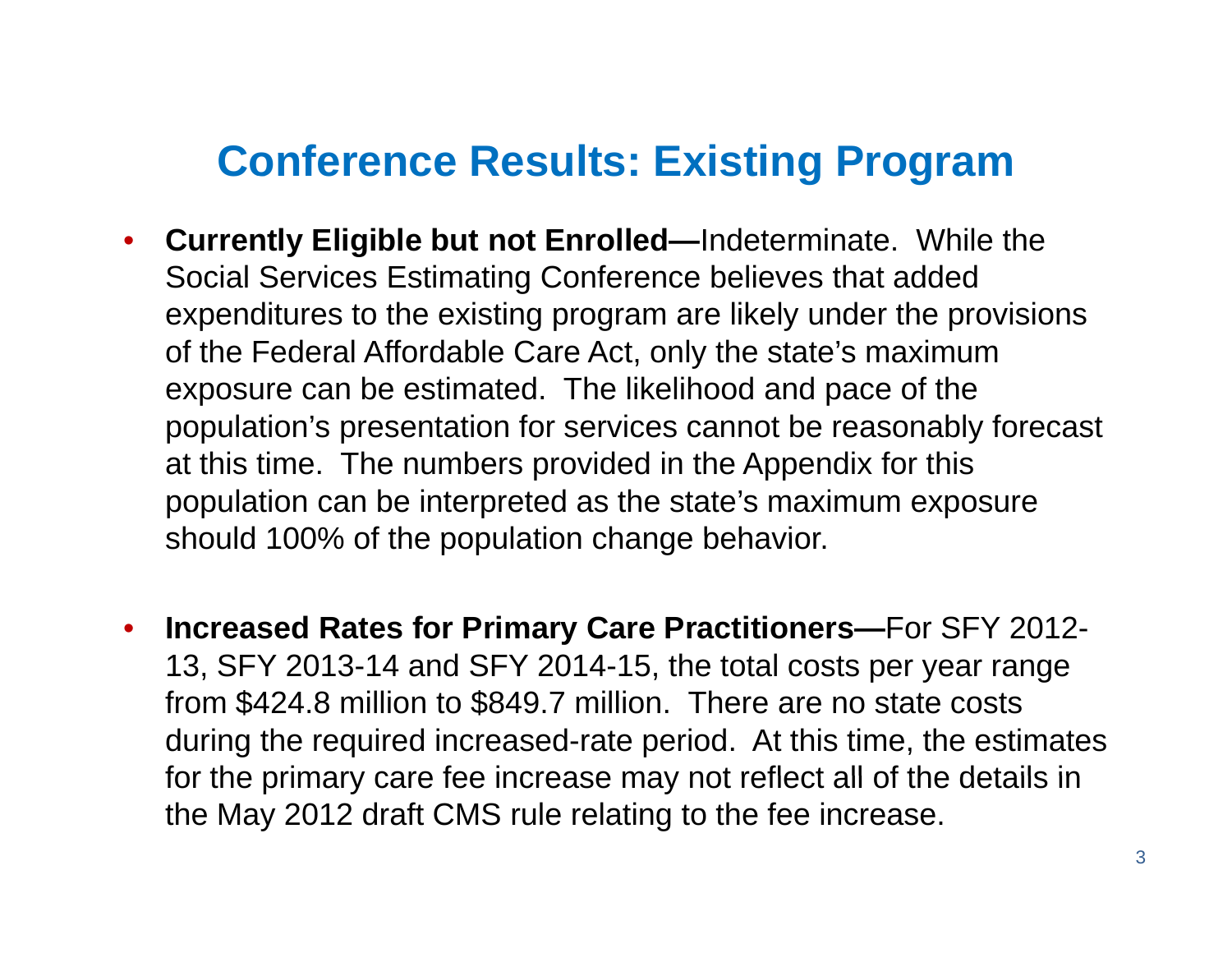#### **Conference Results: Optional Program**

The costs associated with the optional program (including crowd out) are related to an expansion of the existing program, and are therefore subject to a future action of the Legislature and approval by the Governor prior to their taking effect. The numbers immediately following reflect Conference decisions as stated in the assumptions. The numbers provided in the Appendix are for information only and can be interpreted as the state's maximum exposure should 100% of the eligible population participate in the optional program.

- **Expansion into Optional Program (including Crowd Out) —**For SFY 2013-14 through SFY 2022-23, the total costs per year start at \$862.8 million and grow to \$3.4 billion. The state share of these costs start in SFY 2016-17 at \$79.2 million and grow to a cost of \$337.6 million per year.
- – **Increased Rates for Primary Care Practitioners—**For SFY 2012-13, SFY 2013-14 and SFY 2014-15, the total costs per year range from \$38.2 million to \$54.4 million once the expansion starts. There are no state costs during the required increased-rate period.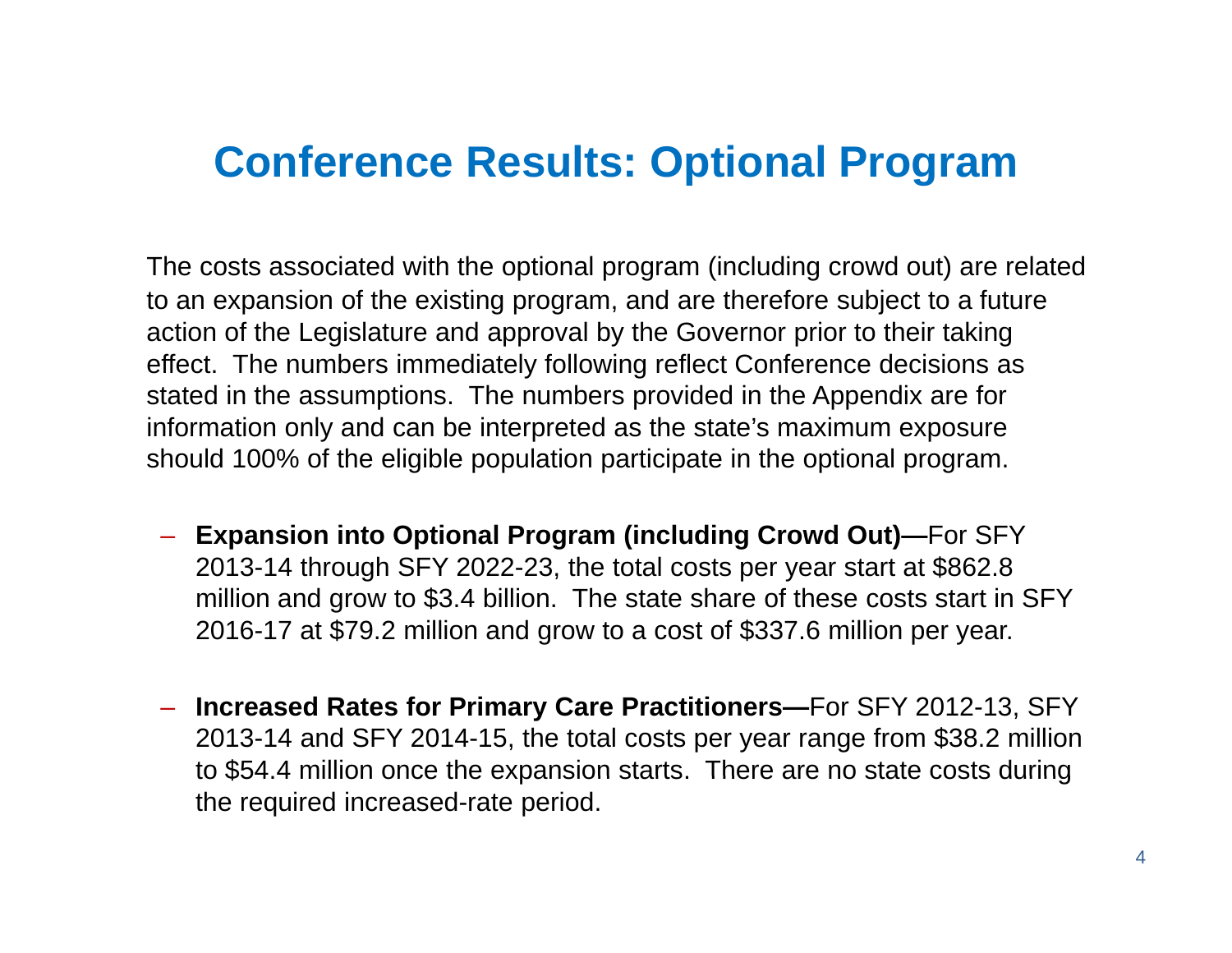# **Assumptions Related to Medicaid and CHIP**

| <b>KEY ELEMENT</b>                                    | <b>Affordable Care Act</b>                                                                                                                                                                                                                                                                                                                                    |
|-------------------------------------------------------|---------------------------------------------------------------------------------------------------------------------------------------------------------------------------------------------------------------------------------------------------------------------------------------------------------------------------------------------------------------|
| FMAP/ Current Eligibility Level (EXISTING<br>PROGRAM) | Regular FMAP (58.62%) for SFY 13-14, (59.09%) for SFY 14-15, and (59.37%) thereafter. Based<br>on 7/12 FMAP Calculation.                                                                                                                                                                                                                                      |
| FMAP/ CHIP (EXISTING PROGRAM)                         | Anticipated enhanced FMAP for CHIP Population begins 10/1/2015 (138% Federal Poverty<br>Level and above)<br>•10/1/2015: 71.59+23.0=94.59%                                                                                                                                                                                                                     |
| CHIP/ Eligible but Not Enrolled (EXISTING<br>PROGRAM) | Since the analysis begins on July 1,2013 (2013-2014 State Fiscal Year), and the enhanced CHIP<br>FMAP does not begin until 10/1/2015, the following FMAP levels are used for CHIP eligible<br>but not enrolled based on 7/12 FMAP calculation:<br>•71.11% SFY 2013-2014<br>•71.34% SFY 2014-2015<br>•88.80% SFY 2015-2016<br>•94.59% SFY 2016-2017 and beyond |
| Medicaid Expansion (OPTIONAL PROGRAM)                 | Expand eligibility to 138% Federal Poverty Level - beginning 1/1/2014<br>•138% FPL for a family of 4: \$31,809                                                                                                                                                                                                                                                |
| FMAP/ Medicaid Expansion (OPTIONAL<br>PROGRAM)        | Provides for enhanced FMAP for expansion population:<br>•100% CY 2014<br>•100% CY 2015<br>•100% CY 2016<br>•95% CY 2017<br>•94% CY 2018<br>•93% CY 2019<br>.90% CY 2020 and beyond                                                                                                                                                                            |
| <b>CHIP Transition (OPTIONAL PROGRAM)</b>             | Children under 138% FPL move from Title XXI CHIP Program to Title XIX Medicaid program.<br>The regular CHIP EFMAP (71.00%) for SFY 13-14, (71.34%) for SFY 14-15, and (71.55%)<br>thereafter received for these children. Based on 7/12 FMAP Calculation.                                                                                                     |
| Increased Rate for Practitioners (BOTH<br>PROGRAMS)   | 100% federallly funded increase to select codes for primary care providers for 2013 and 2014.<br>This impacts approximately 35% of primary care codes under the Florida Medicaid Program.<br>The estimates for the primary care fee increase may not reflect all of the details included in<br>the May 2012 draft CMS rule relating to the fee increase.      |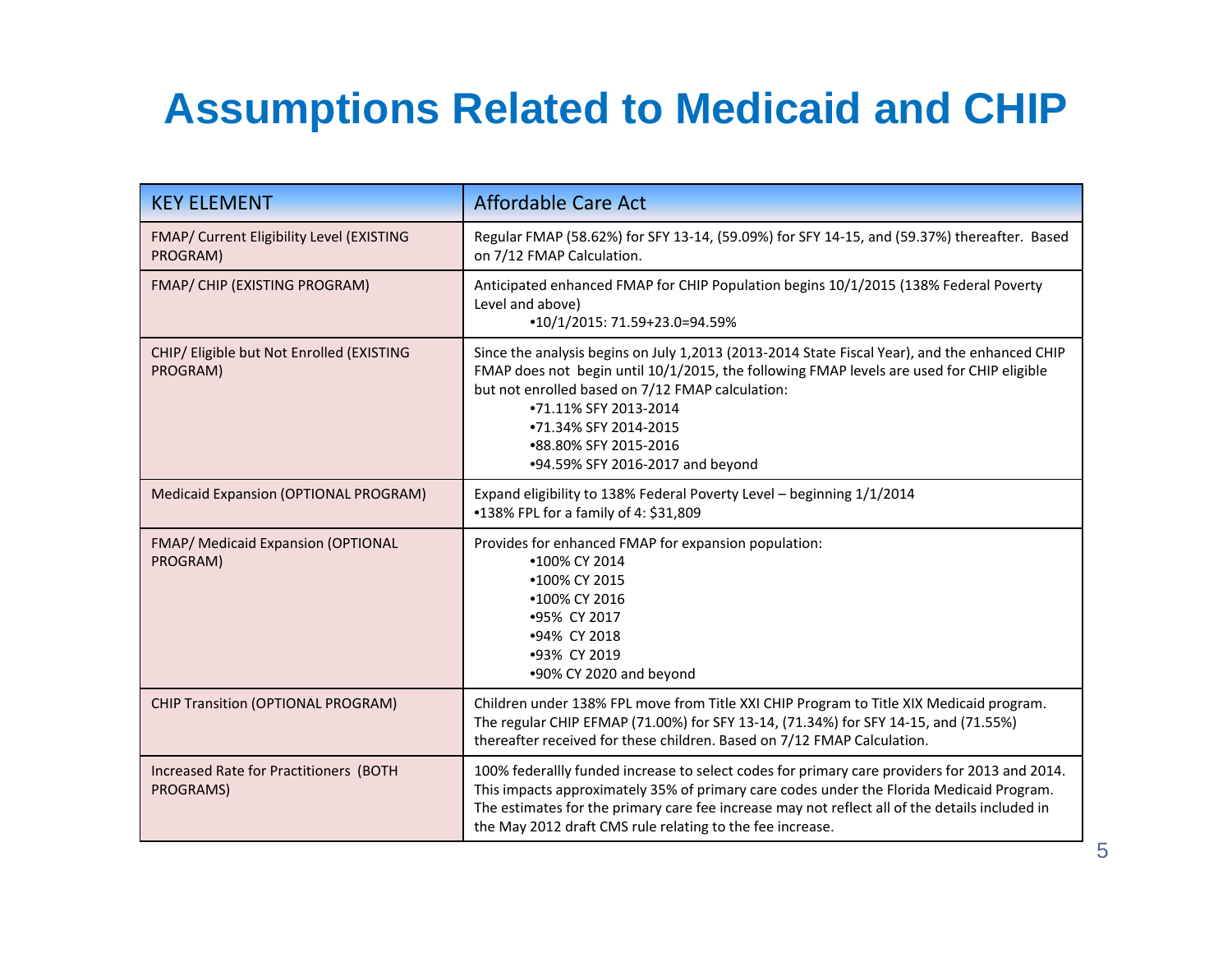#### **Existing and Optional Medicaid / CHIP Eligibility Levels**

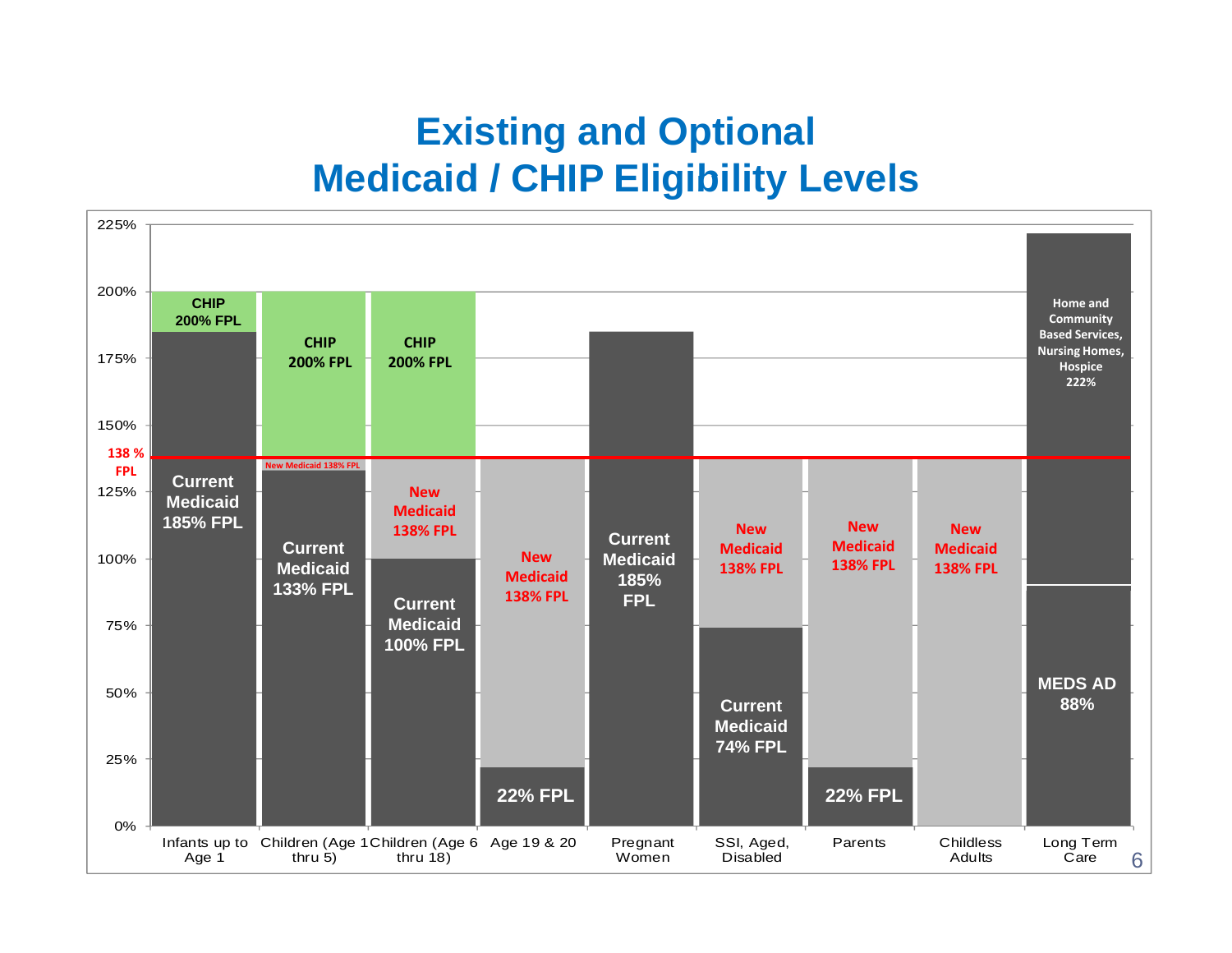#### **Eligible but not Enrolled under Existing Program**

- • Based on 2008-2010 3-Year American Community Survey (Public Use Microdata Sample).
- $\bullet$  Phase-in assumptions:
	- – Indeterminate. The state's maximum exposure would occur if all enrollees (100%) present during the first state year (SFY 2013-14) of the expansion and continue in the program; these numbers are presented in the Appendix.
	- – The Conference assumes that the population will not present in this manner:
		- This population is already eligible, and has elected not to participate in the Medicaid Program. Currently this population is estimated to be 20.3% of the total eligible population.
		- The Social Services Estimating Conference interprets recent communication from the Department of Health and Human Services to mean that no one eligible for Medicaid will be subject to penalties for non-compliance with the Individual Responsibility provisions. [See letter from Kathleen Sebelius to all Governors dated July 10, 2012: page 2 in the first full paragraph]
- $\bullet$  By fiscal year, this phase-in translates as follows:
	- $\mathcal{L}_{\mathcal{A}}$ Indeterminate.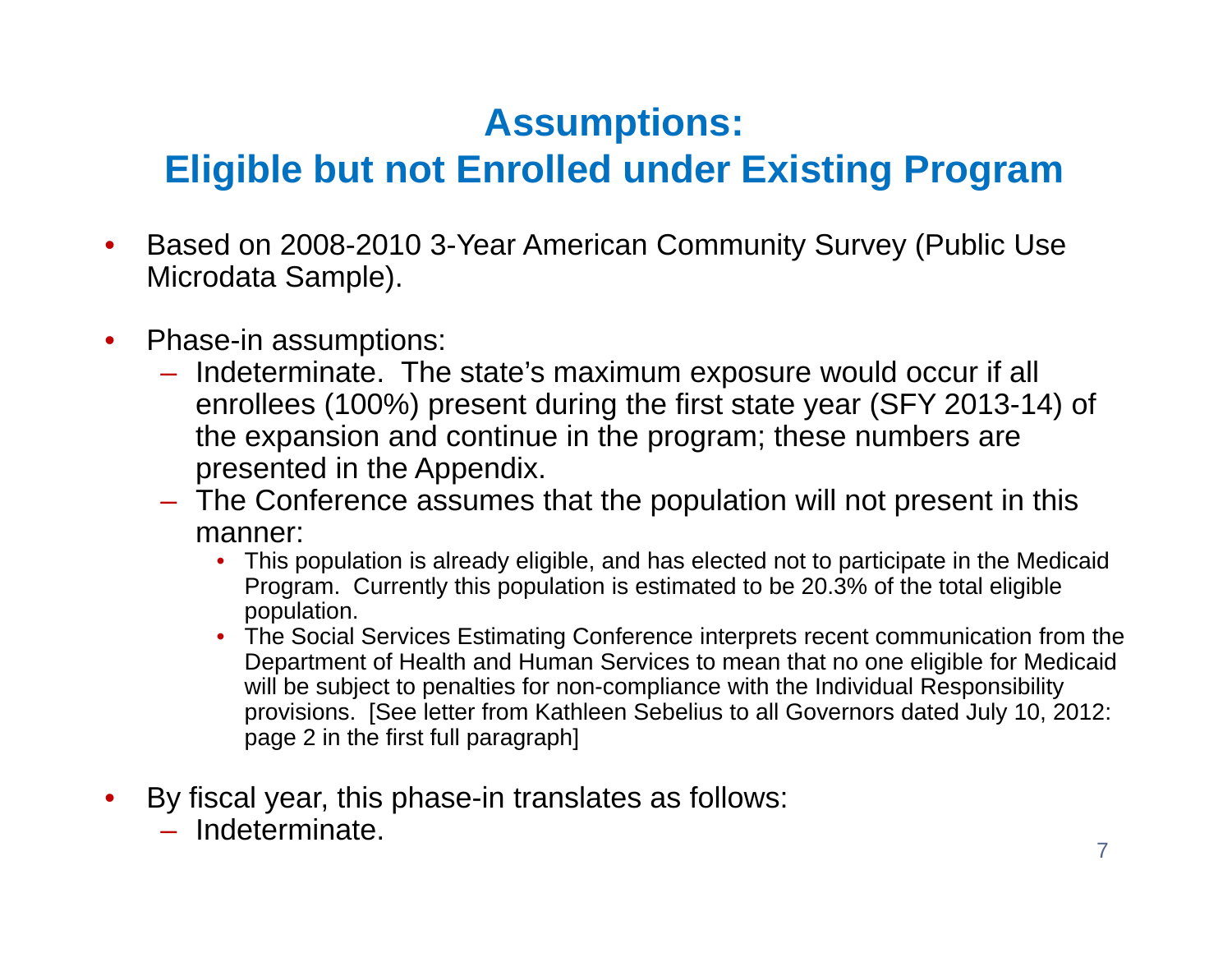#### **Newly Eligible Population under Expansion Option**

- • Based on 2008-2010 3-Year American Community Survey (Public Use Microdata Sample).
- • Phase-in assumptions:
	- The Conference assumes that only 79.7% of the eligible population will present for services:
		- Experience with the current Medicaid program indicates that only 79.7% of the population has availed themselves of available services.
		- Employers may provide new coverage that provides an alternative.
		- Potential impact of any stigma that might be associated with Medicaid program.
	- The Conference assumes 60% of likely new enrollees for the first state fiscal year (SFY 2013-14) if expansion is exercised beginning 1/1/2014.
	- The Conference assumes 90% of likely new enrollees for the second state fiscal year (SFY 2014-15) of expansion beginning  $7/1/2014$ .
	- The Conference assumes 100% of likely new enrollees for the third state fiscal year (SFY 2015-16) of expansion and beyond (beginning 7/1/2015).
- • The eligible population will increase each year by the annual growth rate in the total population of Florida.
- $\bullet$ By fiscal year, the phase-in translates as follows:<br> $-$  SFY 2013-2014:
	- SFY 2013-2014: 60%90% – SFY 2014-2015: 90%
	- $-$  SFY 2015-2016 and beyond:  $100\%$  8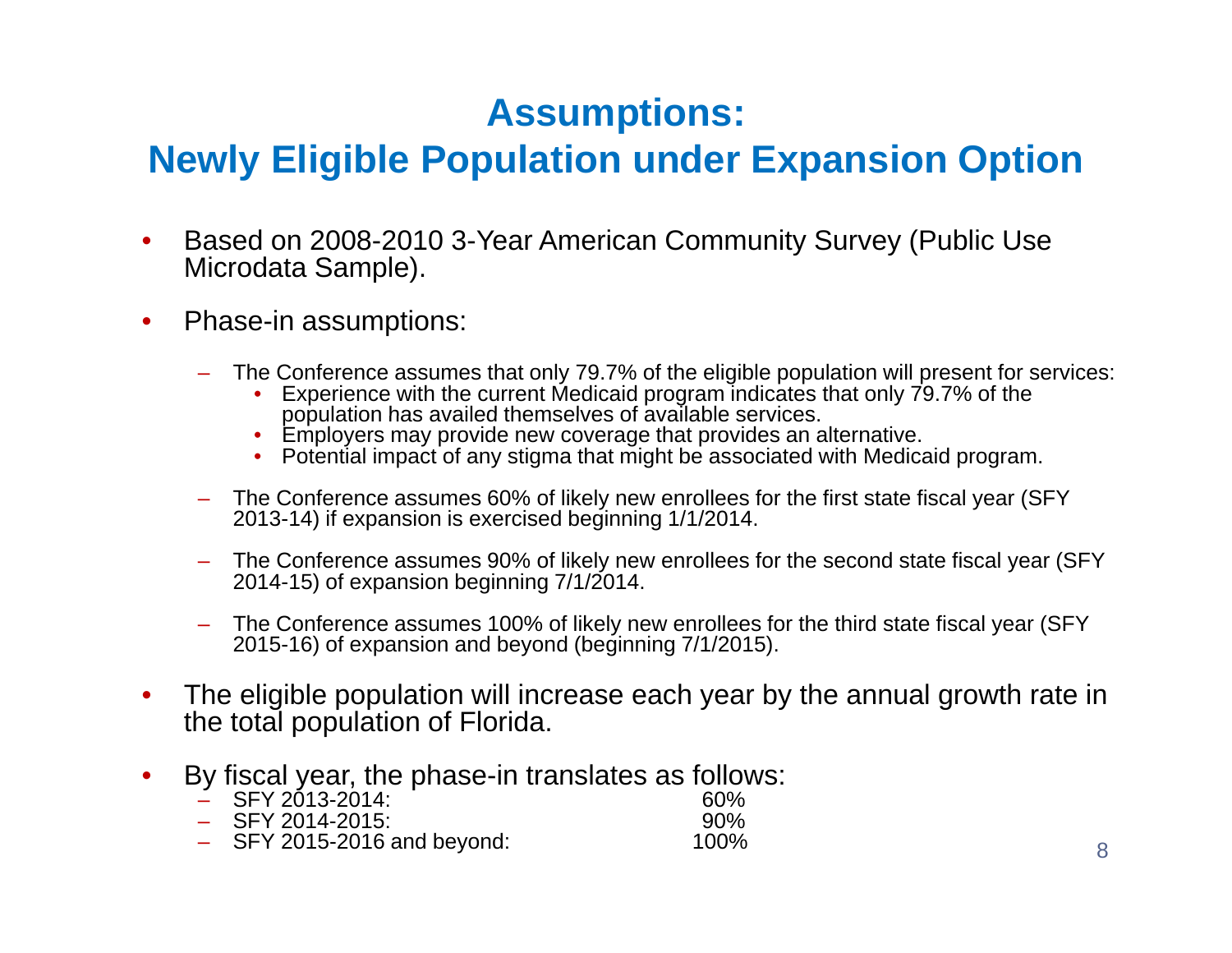#### **Crowd Out Population under Expansion Option**

- $\bullet$ Based on 2008-2010 3-Year American Community Survey (Public Use Microdata Sample).
- $\bullet$ The Conference assumes enhanced FMAP would be received for these enrollees.
- $\bullet$  Phase-in assumptions:
	- The Conference assumes that 165,626 persons under 138% FPL who are currently purchasing insurance directly from an insurance company (excluding the availability of any other insurance coverage) will enroll in Medicaid if the Expansion Option is adopted. This is a subset of all persons directly purchasing private insurance because:
		- •Employers may provide new coverage that provides an alternative.
		- Potential impact of any stigma that might be associated with Medicaid program.
	- $-$  The Conference assumes 40% of these enrollees for the first state year (SFY 2013-14) if expansion is exercised beginning 1/1/2014.
	- The Conference assumes 80% of new enrollees for the second state fiscal year (SFY 2014-15) of expansion beginning 7/1/2014.
	- $-$  The Conference assumes 100% of new enrollees for the third state fiscal year (SFY  $\,$ 2015-16) of expansion and beyond (beginning 7/1/2015).
- $\bullet$  By fiscal year, this phase-in translates as follows:
	- SFY 2013 2013-2014: 40%– SFY 2014-2015: 80%
	- $-$  SFY 2015-2016 and beyond:  $100\%$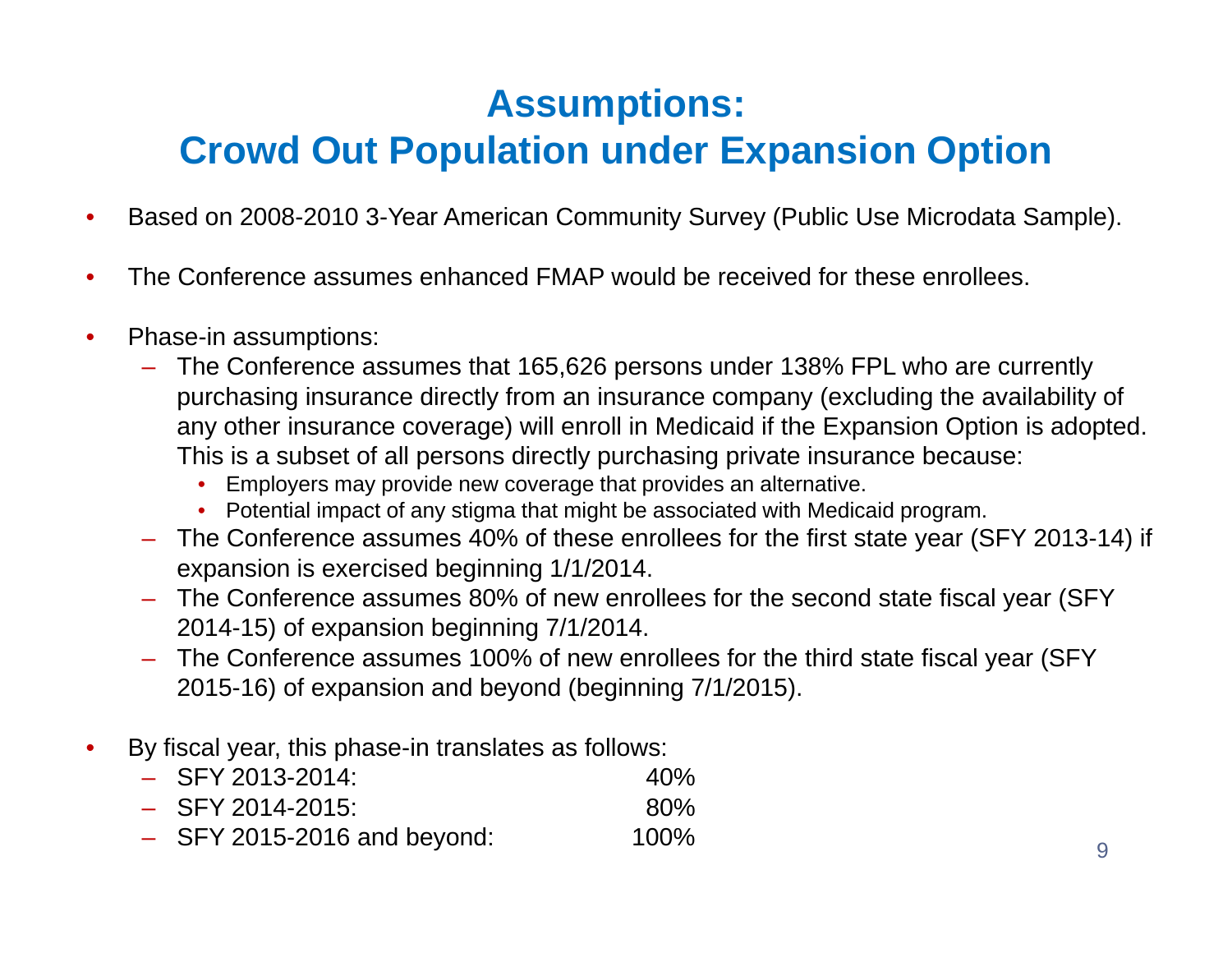#### **Assumptions: Impact to CHIP Population under Existing Program and Expansion Option**

- $\bullet$  Children transitioning from CHIP to Medicaid under Existing Program:
	- CHIP Eligible but not enrolled population based on 2008-2010 3-Year American Community Survey (Public Use Microdata Sample).
	- Indeterminate. The state's maximum exposure would occur if all enrollees (100%) present during the first state year (SFY 2013-14) of the expansion and continue in the program; these numbers are presented in the Appendix.
- $\bullet$  Children transitioning from CHIP to Medicaid under Expansion Option:
	- Assumed that for children under 138% FPL who move from CHIP to Title XIX, Florida will receive regular CHIP EFMAP.
- $\bullet$  For both Existing Program and Expansion Option:
	- Expenditures based on July 2012 enrollment and PMPM for all KidCare categories from June 29, 2012 KidCare SSEC.
	- Estimates based on July 2012 Enrollment for Florida Healthy Kids, Children's Medical Services, and Medikids enrollment.
- $\bullet$ Utilized the PMPM expenditures from the June 29, 2012 KidCare SSEC for those transitioning to Title XIX from CHIP. This would equate to no change in estimated expenditures due to the programmatic change for these beneficiaries.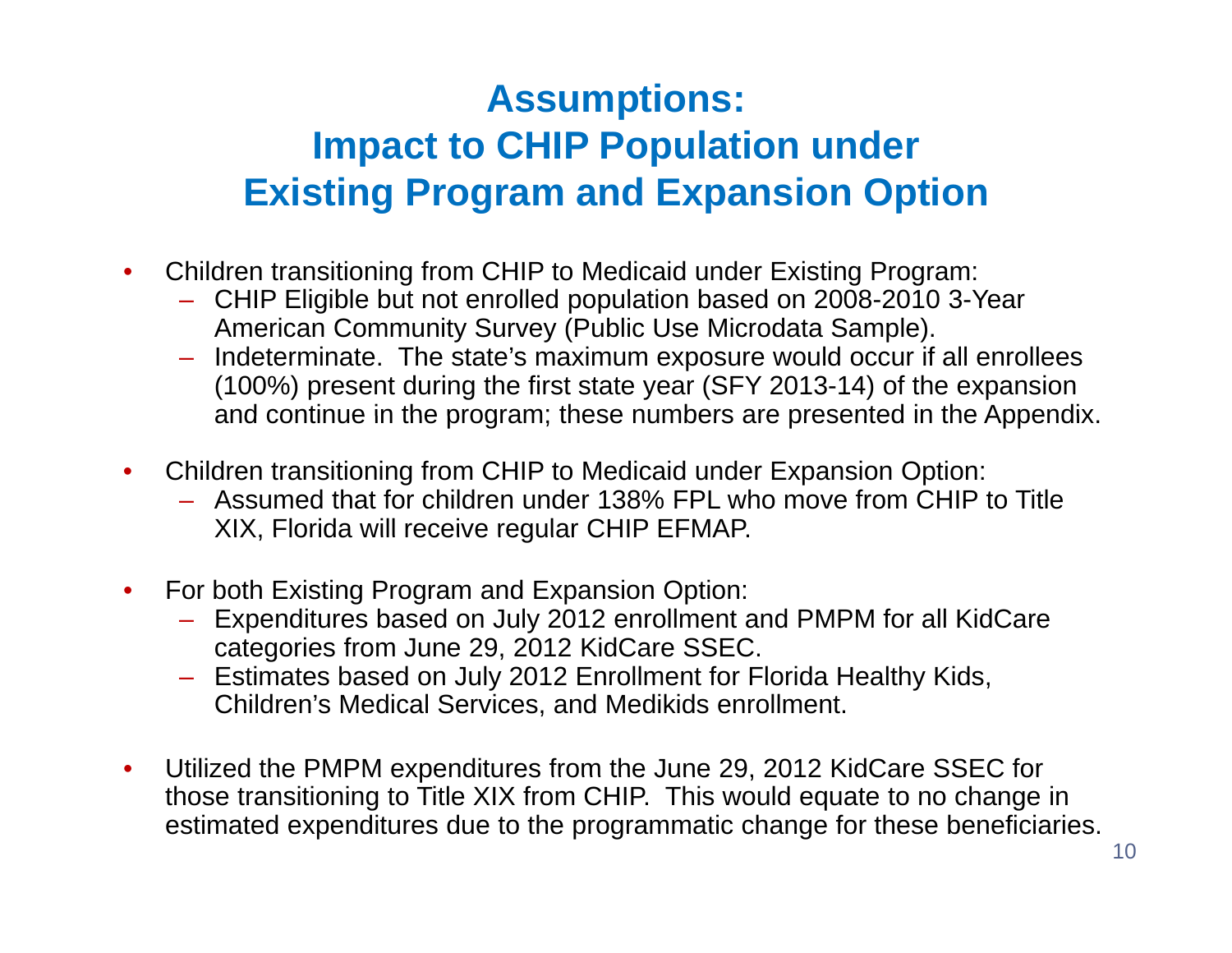#### **Impact to CHIP Population under Expansion Option**

- • Assume phase-in for CHIP Population:
	- On January 1, 2014: 27% of Healthy Kids Title XXI children will move to Title XIX (based on current distribution of Healthy Kids Children by Income Level). For future years it is assumed that the number of children will grow in Medicaid at 3.60% per year (the same rate as approved by SSEC for the 7/15 - 6/16 SFY for Healthy Kids).
	- On January 1, 2014: 24.5% of CMS Title XXI children will move to CMS Title XIX (Based on current distribution of CMS Children by Income Level). For future years it is assumed that the number of children will grow in Medicaid at 2.10% per year (the same rate as approved by SSEC for the  $7/15 - 6/16$  SFY for CMS children).
	- On January 1, 2014: 5% of MK Title XXI children will move to Title XIX (Based on current distribution of MK Children by Income Level). For future years it is assumed that the number of children will grow in Medicaid at 2.40% per year (the same rate as approved by SSEC for the  $7/15$  - 6/16 SFY for MK XXI).
	- Beginning January 2014, Full Pay Program Growth for both Healthy Kids and MediKids will stop and 5% of Full Pay Enrollment as of December 2013 will migrate to an Exchange each month (assumption).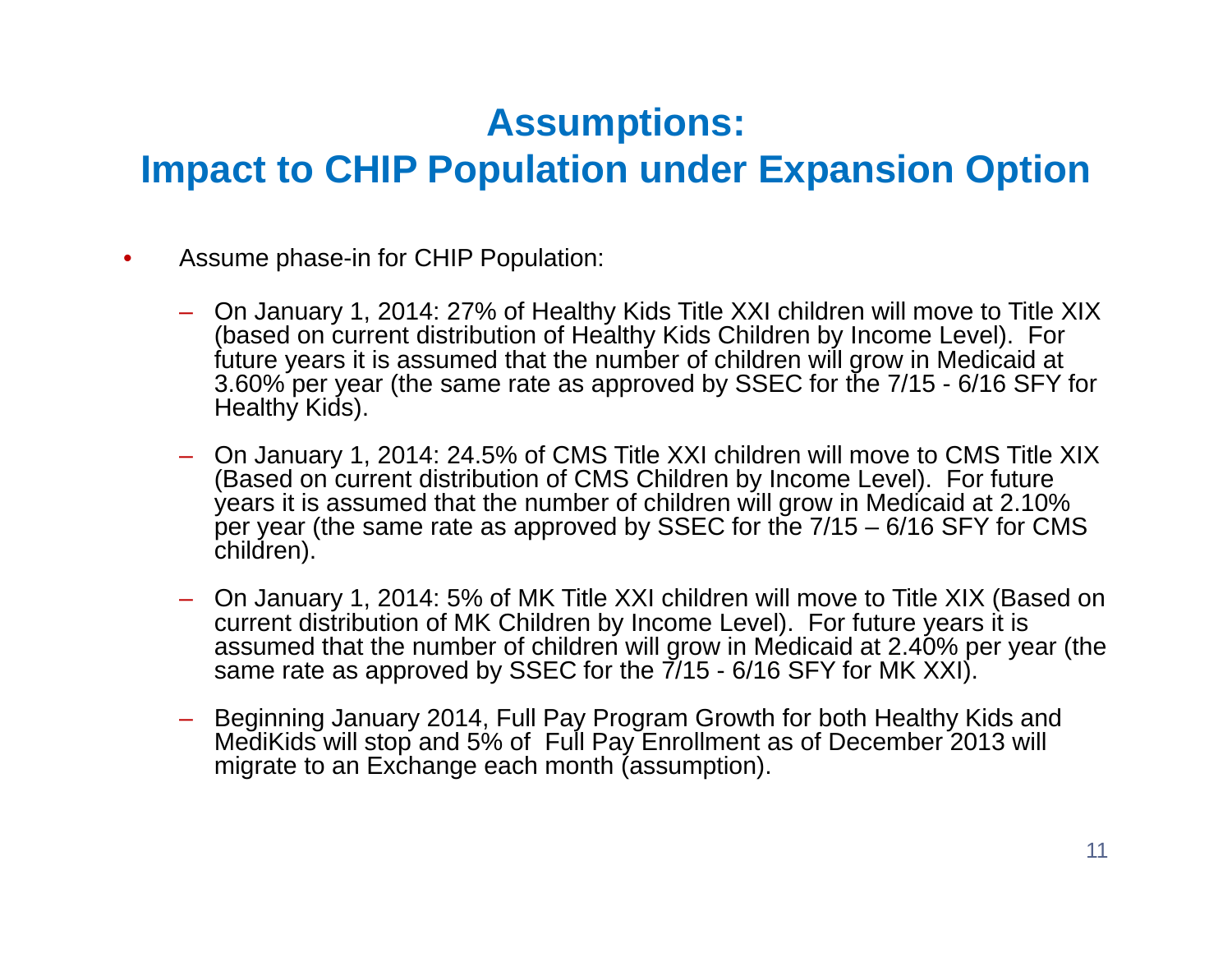#### **Assumptions Related To Primary Care Practitioners**

- $\bullet$  The draft CMS proposed rule relating to the primary care fee increase released in May 2012 states:
	- This proposed rule implements new requirements in sections 1902(a)(13), 1902(jj), 1905(dd) and 1932(f) of the Social Security Act requiring payment by State Medicaid agencies of at least the Medicare rates in effect in CYs 2013 and 2014 or, if higher, the rate using the CY 2009 conversion factor (CF) for primary care services furnished by a physician with a specialty designation of family medicine, general internal medicine, or pediatric medicine.
- Further clarification from the proposed rule noted in the proposed rule summary:
	- "It would also provide for a 100 percent Federal matching rate for any increase in payment above the amounts that would be due for these services under the provisions of the State plan as of July 1, 2009. In this proposed rule, we specify which services and types of physicians qualify for the minimum payment level in CYs 2013 and 2014, and the method for calculating the payment amount and any increase for which increased Federal funding is due."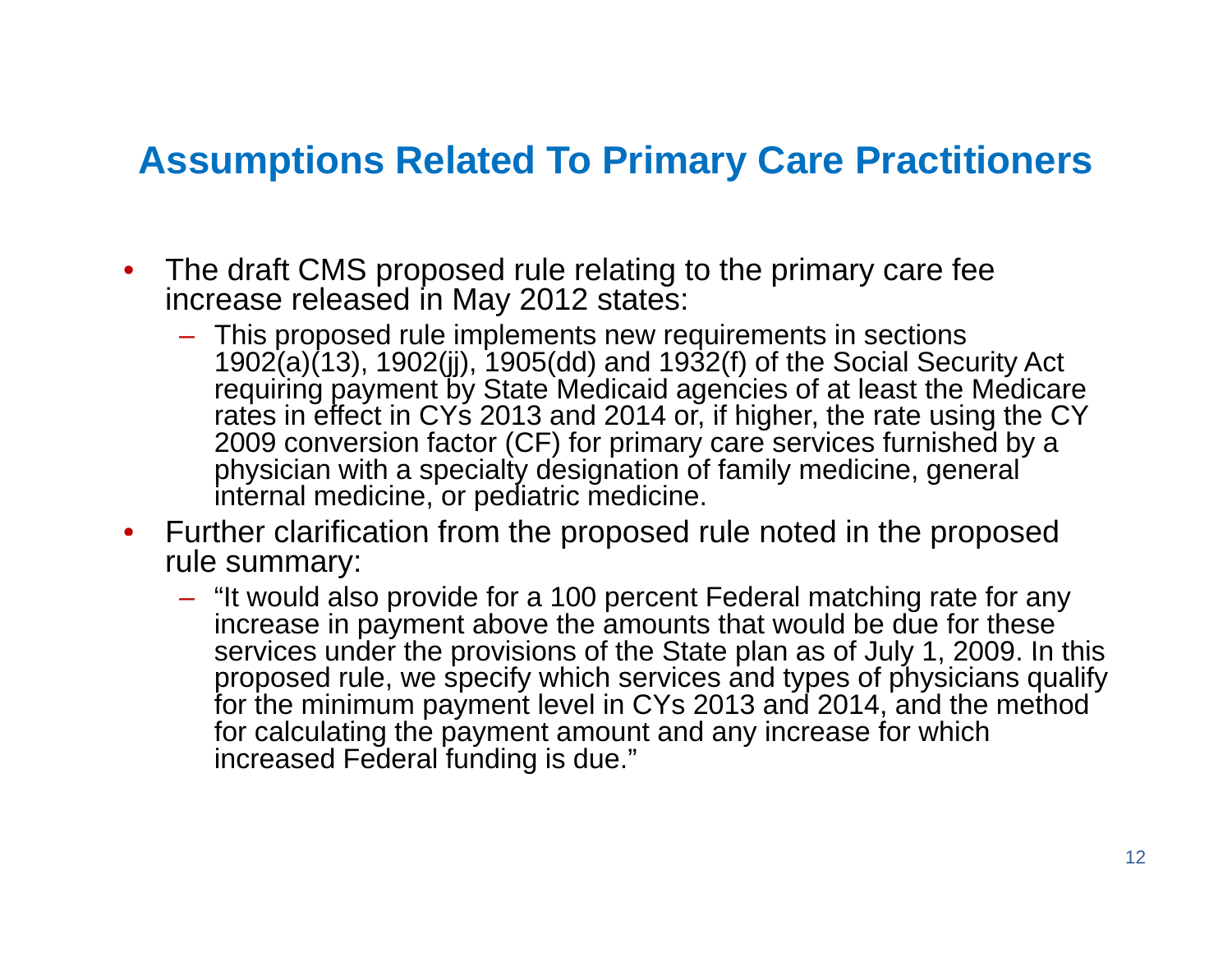#### **General Assumptions**

- $\bullet$  Expenditures:
	- Expenditures are based on July 17, 2012, SSEC estimate for SFY 2013-14 and then held flat for remainder of analysis.
	- FMAP used is based on estimates from July 17, 2012, FMAP Estimating Conference for SFY 2013-14, SFY 2014-15, and SFY 2015-16, then held flat for remainder of analysis.
- $\bullet$  Caseload:
	- The Newly Eligible/Expansion, Eligible but not Enrolled/Existing Uninsured, and Crowd Out caseload is based on 2008-2010 3-Year American Community Survey (Public Use Microdata Sample) regarding the uninsured.
	- $-$  Increased each year by the annual growth rate in the total population of Florida for the Newly Eligible population only.
- Other Assumptions:
	- Based on analysis of those under 65 years of age.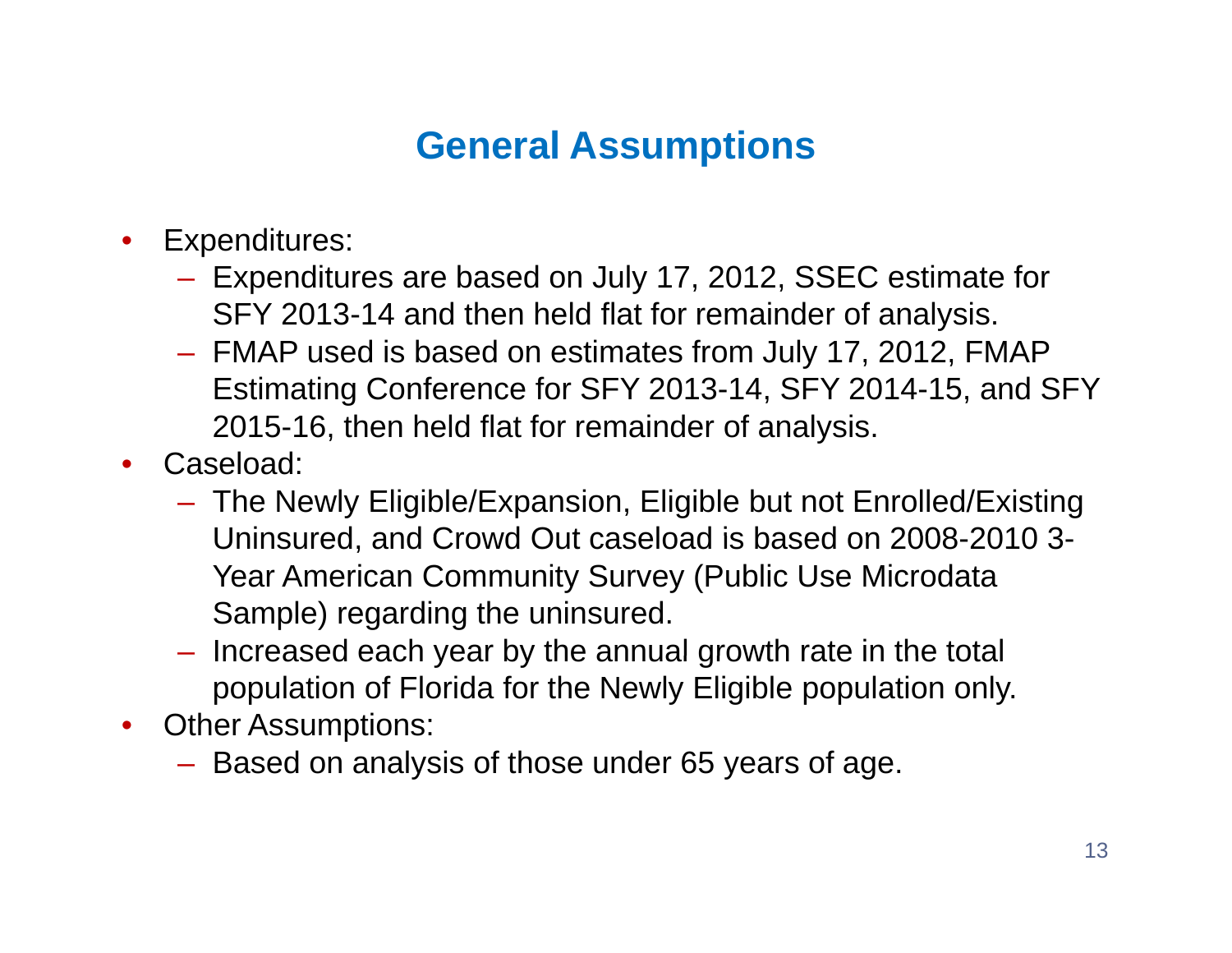#### **PMPM Calculations**

- $\bullet$  The cost calculations use the following Medicaid PMPMs from July 17, 2012, SSEC estimate for SFY 2013-14 blended and weighted based on caseload:
	- downloader 1 for Children Under 1 : \$385.32 – SOBRA Children to 100% FPL for Children:  $$144.45$ – SOBRA Pregnant Women to 100% FPL for Pregnant Women: \$852.25 – TANF Adults for Adults: \$343.14 – SSI for SSI, Aged, Disabled: \$1,503.68
- • Based on the above PMPM details:
	- The weighted PMPM for the newly eligible Medicaid population is \$315.41.
	- $-$  The weighted PMPM for the eligible but not enrolled Medicaid population is \$257.30.
	- The weighted PMPM for the crowd out population is \$280.37.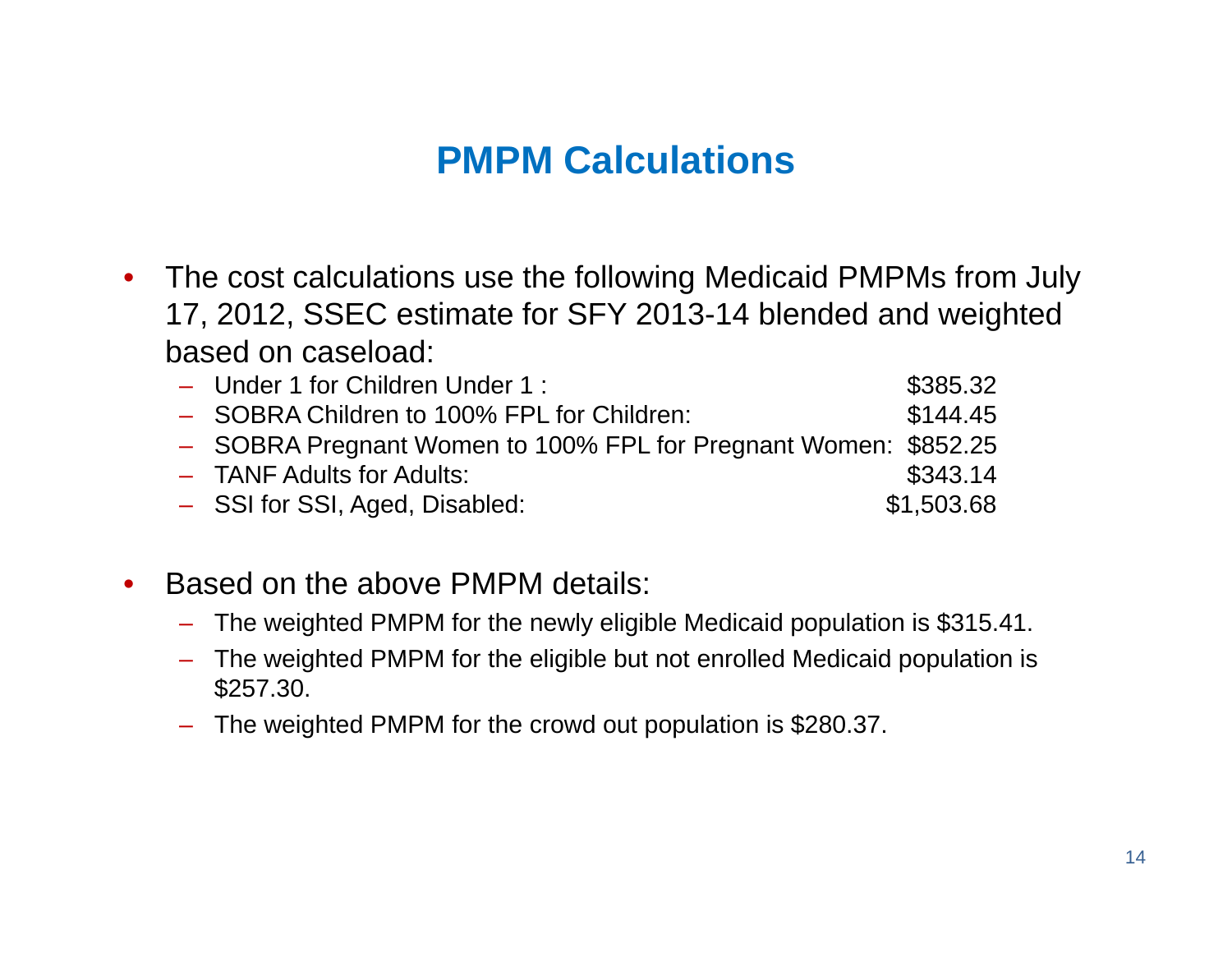#### **Adopted Impact**

#### **Affordable Care Act: Existing & Optional Programs Care**

|                        |                   | <b>Total: Impact of</b><br><b>Enrollment and FMAP</b><br><b>Changes to Title XIX</b><br>and Title XXI<br>(EXISTING PROGRAM) | <b>Total: Impact of</b><br><b>Enrollment and FMAP</b><br><b>Changes to Title XIX</b><br>and Title XXI<br>(OPTIONAL<br><b>PROGRAM)</b> | <b>Total: Impact of</b><br><b>Increased Rates for</b><br><b>Primary Care</b><br><b>Practitioners</b><br><b>(EXISTING</b><br><b>PROGRAM)</b> | <b>Total: Impact of</b><br><b>Increased Rates for</b><br><b>Primary Care</b><br><b>Practitioners</b><br>(OPTIONAL PROGRAM) | <b>Grand Total All Elements</b> |
|------------------------|-------------------|-----------------------------------------------------------------------------------------------------------------------------|---------------------------------------------------------------------------------------------------------------------------------------|---------------------------------------------------------------------------------------------------------------------------------------------|----------------------------------------------------------------------------------------------------------------------------|---------------------------------|
| <b>SFY</b>             | <b>State Cost</b> | Indeterminate                                                                                                               | \$0                                                                                                                                   | \$0                                                                                                                                         | \$0                                                                                                                        | \$0                             |
| $2012 -$<br>2013       | <b>Total Cost</b> | Indeterminate                                                                                                               | \$0                                                                                                                                   | \$424,836,178                                                                                                                               | \$0                                                                                                                        | \$424,836,178                   |
|                        | Enrollment        | Indeterminate                                                                                                               |                                                                                                                                       |                                                                                                                                             |                                                                                                                            |                                 |
| <b>SFY</b>             | <b>State Cost</b> | Indeterminate                                                                                                               | \$0                                                                                                                                   | \$0                                                                                                                                         | \$0                                                                                                                        | \$0                             |
| $2013 -$<br>2014       | <b>Total Cost</b> | Indeterminate                                                                                                               | \$862,817,128                                                                                                                         | \$849,672,356                                                                                                                               | \$38,194,390                                                                                                               | \$1,750,683,874                 |
|                        | Enrollment        | Indeterminate                                                                                                               | 463,280                                                                                                                               |                                                                                                                                             |                                                                                                                            | 463,280                         |
| <b>SFY</b>             | <b>State Cost</b> | Indeterminate                                                                                                               | \$0                                                                                                                                   | \$0                                                                                                                                         | \$0                                                                                                                        | \$Ο                             |
| 2014-<br>2015          | <b>Total Cost</b> | Indeterminate                                                                                                               | \$2,729,084,478                                                                                                                       | \$424,836,178                                                                                                                               | \$54,422,111                                                                                                               | \$3,208,342,767                 |
|                        | Enrollment        | Indeterminate                                                                                                               | 735,756                                                                                                                               |                                                                                                                                             |                                                                                                                            | 735,756                         |
| <b>SFY</b><br>$2015 -$ | <b>State Cost</b> | Indeterminate                                                                                                               | \$0                                                                                                                                   |                                                                                                                                             |                                                                                                                            | \$0                             |
| 2016                   | <b>Total Cost</b> | Indeterminate                                                                                                               | \$3,129,819,761                                                                                                                       |                                                                                                                                             |                                                                                                                            | \$3,129,819,761                 |
|                        | Enrollment        | Indeterminate                                                                                                               | 845,312                                                                                                                               |                                                                                                                                             |                                                                                                                            | 845,312                         |
| <b>SFY</b><br>2016-    | <b>State Cost</b> | Indeterminate                                                                                                               | \$79,156,477                                                                                                                          |                                                                                                                                             |                                                                                                                            | \$79,156,477                    |
| 2017                   | <b>Total Cost</b> | Indeterminate                                                                                                               | \$3,166,259,048                                                                                                                       |                                                                                                                                             |                                                                                                                            | \$3,166,259,048                 |
|                        | Enrollment        | Indeterminate                                                                                                               | 854,939                                                                                                                               |                                                                                                                                             |                                                                                                                            | 854,939                         |
| <b>SFY</b><br>$2017 -$ | <b>State Cost</b> | Indeterminate                                                                                                               | \$176,141,641                                                                                                                         |                                                                                                                                             |                                                                                                                            | \$176,141,641                   |
| 2018                   | <b>Total Cost</b> | Indeterminate                                                                                                               | \$3,202,575,286                                                                                                                       |                                                                                                                                             |                                                                                                                            | \$3,202,575,286                 |
|                        | Enrollment        | Indeterminate                                                                                                               | 864,534                                                                                                                               |                                                                                                                                             |                                                                                                                            | 864,534                         |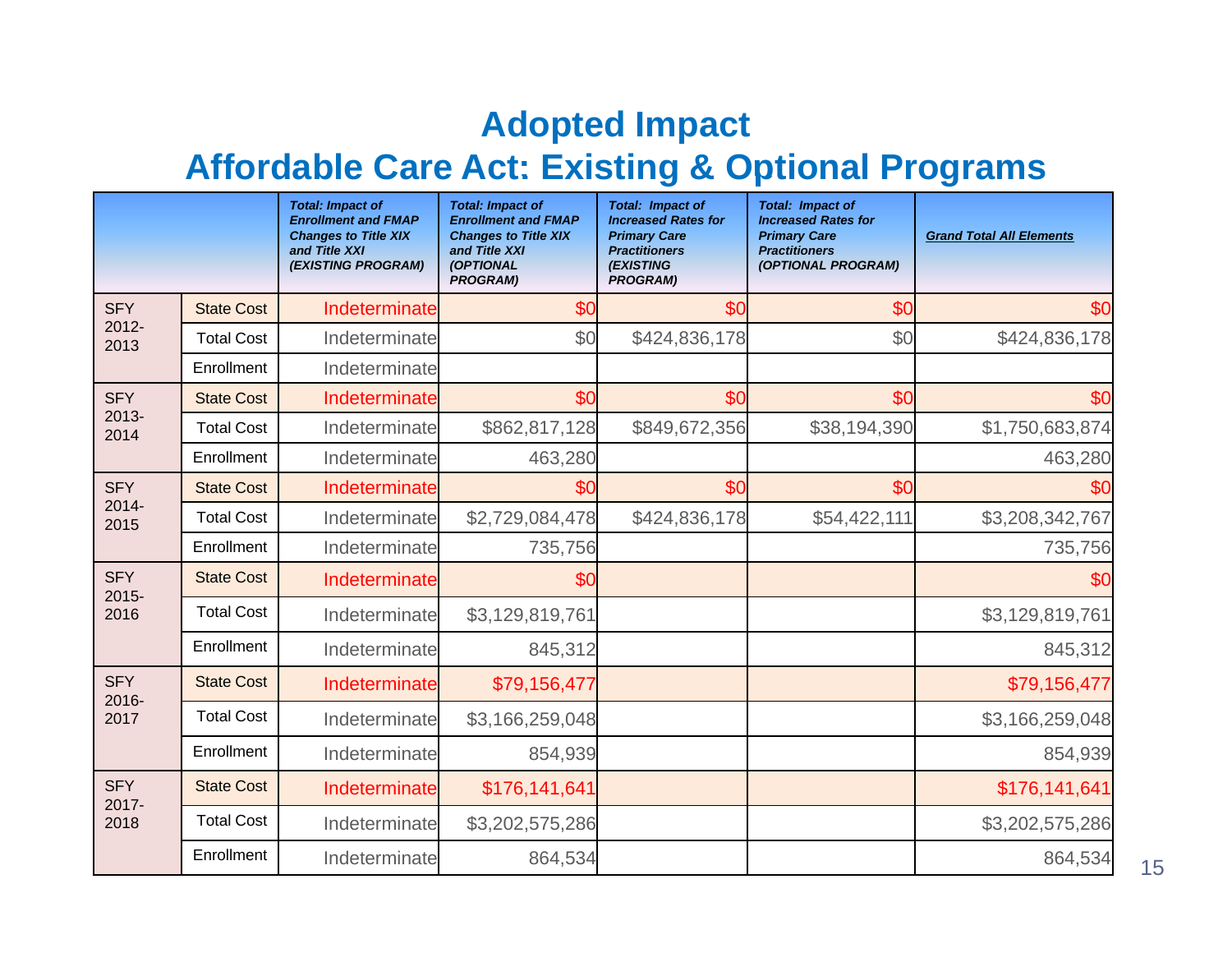#### **Adopted Impact Affordable Care Act: Existing & Optional Programs Care**

|                        |                   | <b>Total: Impact of</b><br><b>Enrollment and</b><br><b>FMAP Changes to</b><br><b>Title XIX and Title</b><br><b>XXI (EXISTING)</b><br><b>PROGRAM)</b> | <b>Total: Impact of</b><br><b>Enrollment and</b><br><b>FMAP Changes to</b><br><b>Title XIX and Title</b><br><b>XXI (OPTIONAL</b><br><b>PROGRAM)</b> | <b>Total: Impact of</b><br><b>Increased Rates for</b><br><b>Primary Care</b><br><b>Practitioners (EXISTING</b><br><b>PROGRAM)</b> | <b>Total: Impact of</b><br><b>Increased Rates for</b><br><b>Primary Care</b><br><b>Practitioners</b><br>(OPTIONAL PROGRAM) | <b>Grand Total All Elements</b> |
|------------------------|-------------------|------------------------------------------------------------------------------------------------------------------------------------------------------|-----------------------------------------------------------------------------------------------------------------------------------------------------|-----------------------------------------------------------------------------------------------------------------------------------|----------------------------------------------------------------------------------------------------------------------------|---------------------------------|
| <b>SFY</b><br>2018-    | <b>State Cost</b> | Indeterminate                                                                                                                                        | \$210,484,315                                                                                                                                       |                                                                                                                                   |                                                                                                                            | \$210,484,315                   |
| 2019                   | <b>Total Cost</b> | Indeterminate                                                                                                                                        | \$3,238,220,229                                                                                                                                     |                                                                                                                                   |                                                                                                                            | \$3,238,220,229                 |
|                        | Enrollment        | Indeterminate                                                                                                                                        | 873,952                                                                                                                                             |                                                                                                                                   |                                                                                                                            | 873,952                         |
| <b>SFY</b><br>2019-    | <b>State Cost</b> | Indeterminate                                                                                                                                        | \$278,233,560                                                                                                                                       |                                                                                                                                   |                                                                                                                            | \$278,233,560                   |
| 2020                   | <b>Total Cost</b> | Indeterminate                                                                                                                                        | \$3,273,335,997                                                                                                                                     |                                                                                                                                   |                                                                                                                            | \$3,273,335,997                 |
|                        | Enrollment        | Indeterminate                                                                                                                                        | 883,230                                                                                                                                             |                                                                                                                                   |                                                                                                                            | 883,230                         |
| <b>SFY</b><br>2020-    | <b>State Cost</b> | Indeterminate                                                                                                                                        | \$330,800,711                                                                                                                                       |                                                                                                                                   |                                                                                                                            | \$330,800,711                   |
| 2021                   | <b>Total Cost</b> | Indeterminate                                                                                                                                        | \$3,308,007,113                                                                                                                                     |                                                                                                                                   |                                                                                                                            | \$3,308,007,113                 |
|                        | Enrollment        | Indeterminate                                                                                                                                        | 892,390                                                                                                                                             |                                                                                                                                   |                                                                                                                            | 892,390                         |
| <b>SFY</b><br>$2021 -$ | <b>State Cost</b> | Indeterminate                                                                                                                                        | \$334,219,337                                                                                                                                       |                                                                                                                                   |                                                                                                                            | \$334,219,337                   |
| 2022                   | <b>Total Cost</b> | Indeterminate                                                                                                                                        | \$3,342,193,378                                                                                                                                     |                                                                                                                                   |                                                                                                                            | \$3,342,193,378                 |
|                        | Enrollment        | Indeterminate                                                                                                                                        | 901,422                                                                                                                                             |                                                                                                                                   |                                                                                                                            | 901,422                         |
| <b>SFY</b>             | <b>State Cost</b> | Indeterminate                                                                                                                                        | \$337,588,564                                                                                                                                       |                                                                                                                                   |                                                                                                                            | \$337,588,564                   |
| 2022-<br>2023          | <b>Total Cost</b> | Indeterminate                                                                                                                                        | \$3,375,885,641                                                                                                                                     |                                                                                                                                   |                                                                                                                            | \$3,375,885,641                 |
|                        | Enrollment        | Indeterminate                                                                                                                                        | 910,324                                                                                                                                             |                                                                                                                                   |                                                                                                                            | 910,324                         |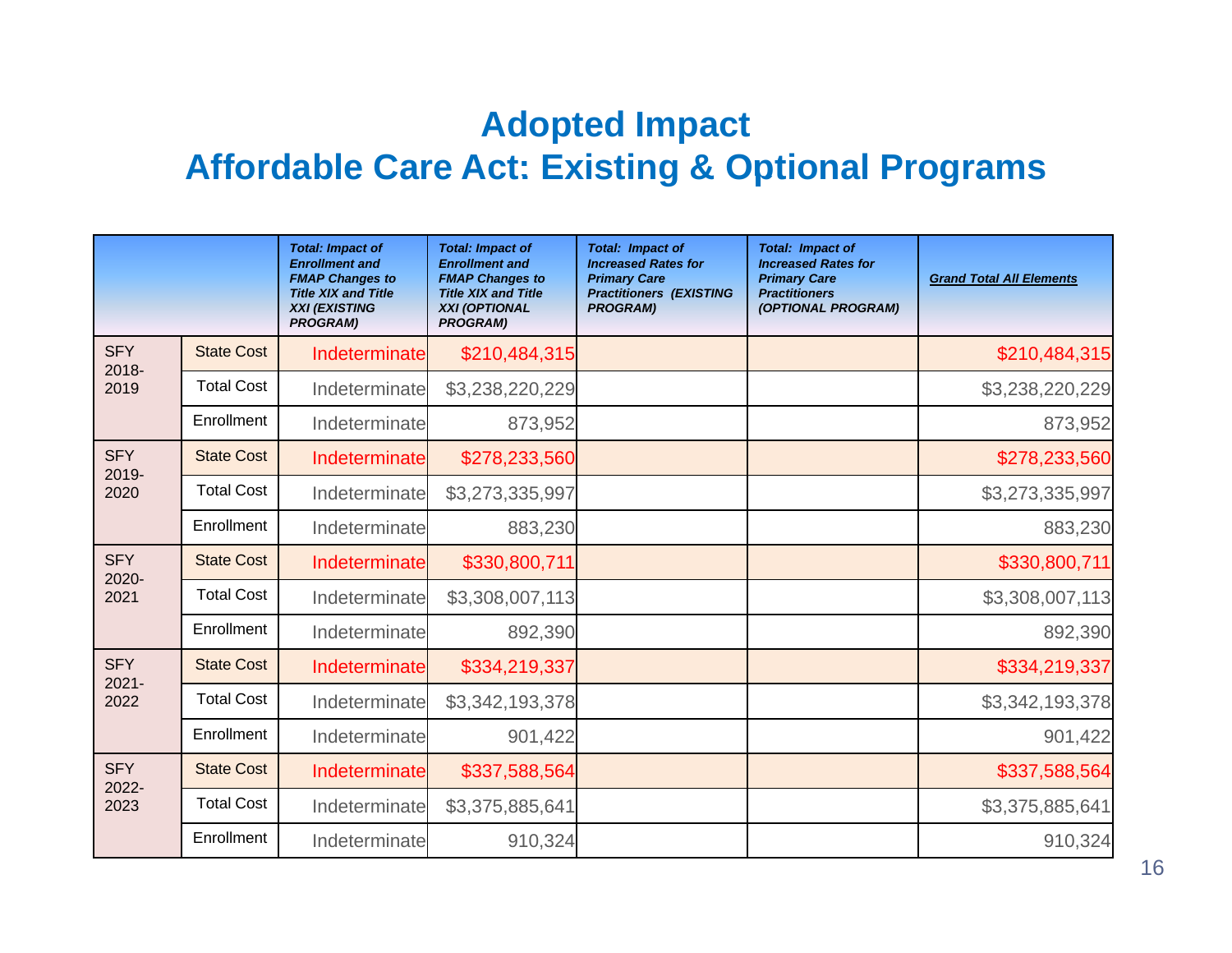#### **Adopted Impact Cost Components: Existing & Optional Programs**

|                       | <b>Enrollment and</b><br><b>Enhanced Federal</b><br><b>Matching Rate</b> | <b>Title XIX:</b><br><b>Eligible but</b><br>not enrolled<br><b>(EXISTING</b><br><b>PROGRAM)</b> | CHIP:<br><b>Eligible but</b><br>not enrolled<br>139-200%<br><b>FPL</b><br>(EXISTING<br>PROGRAM) | <b>Savings</b><br>CHIP:<br><b>Enhanced</b><br><b>FMAP</b><br>between<br>139-200%<br><b>FPL</b><br>(EXISTING<br>PROGRAM) | <b>Title XIX:</b><br><b>Expansion</b><br>to 138%<br><b>FPL</b><br>(OPTIONAL<br><b>PROGRAM)</b> | <b>Title XIX:</b><br>"Crowd Out"<br>(OPTIONAL<br><b>PROGRAM)</b> | <b>Title XIX: Under</b><br>138% FPL in<br><b>CHIP program</b><br>move to Title<br><b>XIX</b><br>(OPTIONAL<br>PROGRAM) | Savings CHIP:<br><b>Under 138%</b><br><b>FPL in CHIP</b><br>move to Title<br><b>XIX</b><br>(OPTIONAL<br>PROGRAM) | Total:          |
|-----------------------|--------------------------------------------------------------------------|-------------------------------------------------------------------------------------------------|-------------------------------------------------------------------------------------------------|-------------------------------------------------------------------------------------------------------------------------|------------------------------------------------------------------------------------------------|------------------------------------------------------------------|-----------------------------------------------------------------------------------------------------------------------|------------------------------------------------------------------------------------------------------------------|-----------------|
| <b>SFY</b><br>2013-14 | <b>FMAP</b>                                                              | Indeterminate                                                                                   | Indeterminate                                                                                   | Indeterminate                                                                                                           | 100%                                                                                           | 100%                                                             | 71.00%                                                                                                                | 71.00%                                                                                                           |                 |
|                       | <b>State Cost</b>                                                        | Indeterminate                                                                                   | Indeterminate                                                                                   | Indeterminate                                                                                                           | \$0                                                                                            | \$0                                                              | \$16,276,624                                                                                                          | (\$16,276,624)                                                                                                   | \$0             |
|                       | <b>Total Cost</b>                                                        | Indeterminate                                                                                   | Indeterminate                                                                                   | Indeterminate                                                                                                           | \$751,369,364                                                                                  | \$111,447,764                                                    | \$56,121,451                                                                                                          | (\$56, 121, 451)                                                                                                 | \$862,817,128   |
|                       | Enrollment                                                               | Indeterminate                                                                                   | Indeterminate                                                                                   | Indeterminate                                                                                                           | 397,030                                                                                        | 66,250                                                           | 64,753                                                                                                                | $-64,753$                                                                                                        | 463,280         |
| <b>SFY</b><br>2014-15 | <b>FMAP</b>                                                              | Indeterminate                                                                                   | Indeterminate                                                                                   | Indeterminate                                                                                                           | 100%                                                                                           | 100%                                                             | 71.34%                                                                                                                | 71.34%                                                                                                           |                 |
|                       | <b>State Cost</b>                                                        | Indeterminate                                                                                   | Indeterminate                                                                                   | Indeterminate                                                                                                           | \$0                                                                                            | \$0                                                              | \$32,343,901                                                                                                          | (\$32,343,901)                                                                                                   | \$0             |
|                       | <b>Total Cost</b>                                                        | Indeterminate                                                                                   | Indeterminate                                                                                   | Indeterminate                                                                                                           | \$2,283,290,057                                                                                | \$445,794,421                                                    | \$112,834,123                                                                                                         | (\$112,834,123)                                                                                                  | \$2,729,084,478 |
|                       | Enrollment                                                               | Indeterminate                                                                                   | Indeterminate                                                                                   | Indeterminate                                                                                                           | 603,255                                                                                        | 132,501                                                          | 65,094                                                                                                                | $-65,094$                                                                                                        | 735,756         |
| <b>SFY</b><br>2015-16 | <b>FMAP</b>                                                              | Indeterminate                                                                                   | Indeterminate                                                                                   | Indeterminate                                                                                                           | 100%                                                                                           | 100%                                                             | 71.55%                                                                                                                | 71.55%                                                                                                           |                 |
|                       | <b>State Cost</b>                                                        | Indeterminate                                                                                   | Indeterminate                                                                                   | Indeterminate                                                                                                           | \$0                                                                                            | \$0                                                              | \$33,115,134                                                                                                          | (\$33,115,134)                                                                                                   | \$0             |
|                       | <b>Total Cost</b>                                                        | Indeterminate                                                                                   | Indeterminate                                                                                   | Indeterminate                                                                                                           | \$2,572,577,576                                                                                | \$557,242,185                                                    | \$116,377,205                                                                                                         | (\$116,377,205)                                                                                                  | \$3,129,819,761 |
|                       | Enrollment                                                               | Indeterminate                                                                                   | Indeterminate                                                                                   | Indeterminate                                                                                                           | 679,686                                                                                        | 165,626                                                          | 67,138                                                                                                                | $-67,138$                                                                                                        | 845,312         |
| <b>SFY</b><br>2016-17 | <b>FMAP</b>                                                              | Indeterminate                                                                                   | Indeterminate                                                                                   | Indeterminate                                                                                                           | 97.50%                                                                                         | 97.50%                                                           | 71.55%                                                                                                                | 71.55%                                                                                                           |                 |
|                       | <b>State Cost</b>                                                        | Indeterminate                                                                                   | Indeterminate                                                                                   | Indeterminate                                                                                                           | \$65,225,422                                                                                   | \$13,931,055                                                     | \$34,221,539                                                                                                          | (\$34,221,539)                                                                                                   | \$79,156,477    |
|                       | <b>Total Cost</b>                                                        | Indeterminate                                                                                   | Indeterminate                                                                                   | Indeterminate                                                                                                           | \$2,609,016,863                                                                                | \$557,242,185                                                    | \$120,265,470                                                                                                         | (\$120, 265, 470)                                                                                                | \$3,166,259,048 |
|                       | Enrollment                                                               | Indeterminate                                                                                   | Indeterminate                                                                                   | Indeterminate                                                                                                           | 689,313                                                                                        | 165,626                                                          | 69,381                                                                                                                | $-69,381$                                                                                                        | 854,939         |
| <b>SFY</b><br>2017-18 | <b>FMAP</b>                                                              | Indeterminate                                                                                   | Indeterminate                                                                                   | Indeterminate                                                                                                           | 94.50%                                                                                         | 94.50%                                                           | 71.55%                                                                                                                | 71.55%                                                                                                           |                 |
|                       | <b>State Cost</b>                                                        | Indeterminate                                                                                   | Indeterminate                                                                                   | Indeterminate                                                                                                           | \$145,493,321                                                                                  | \$30,648,320                                                     | \$35,418,028                                                                                                          | (\$35,418,028)                                                                                                   | \$176,141,641   |
|                       | <b>Total Cost</b>                                                        | Indeterminate                                                                                   | Indeterminate                                                                                   | Indeterminate                                                                                                           | \$2,645,333,101                                                                                | \$557,242,185                                                    | \$124,470,316                                                                                                         | (\$124,470,316)                                                                                                  | \$3,202,575,286 |
|                       | Enrollment                                                               | Indeterminate                                                                                   | Indeterminate                                                                                   | Indeterminate                                                                                                           | 698,908                                                                                        | 165,626                                                          | 71,807                                                                                                                | $-71,807$                                                                                                        | 864,534         |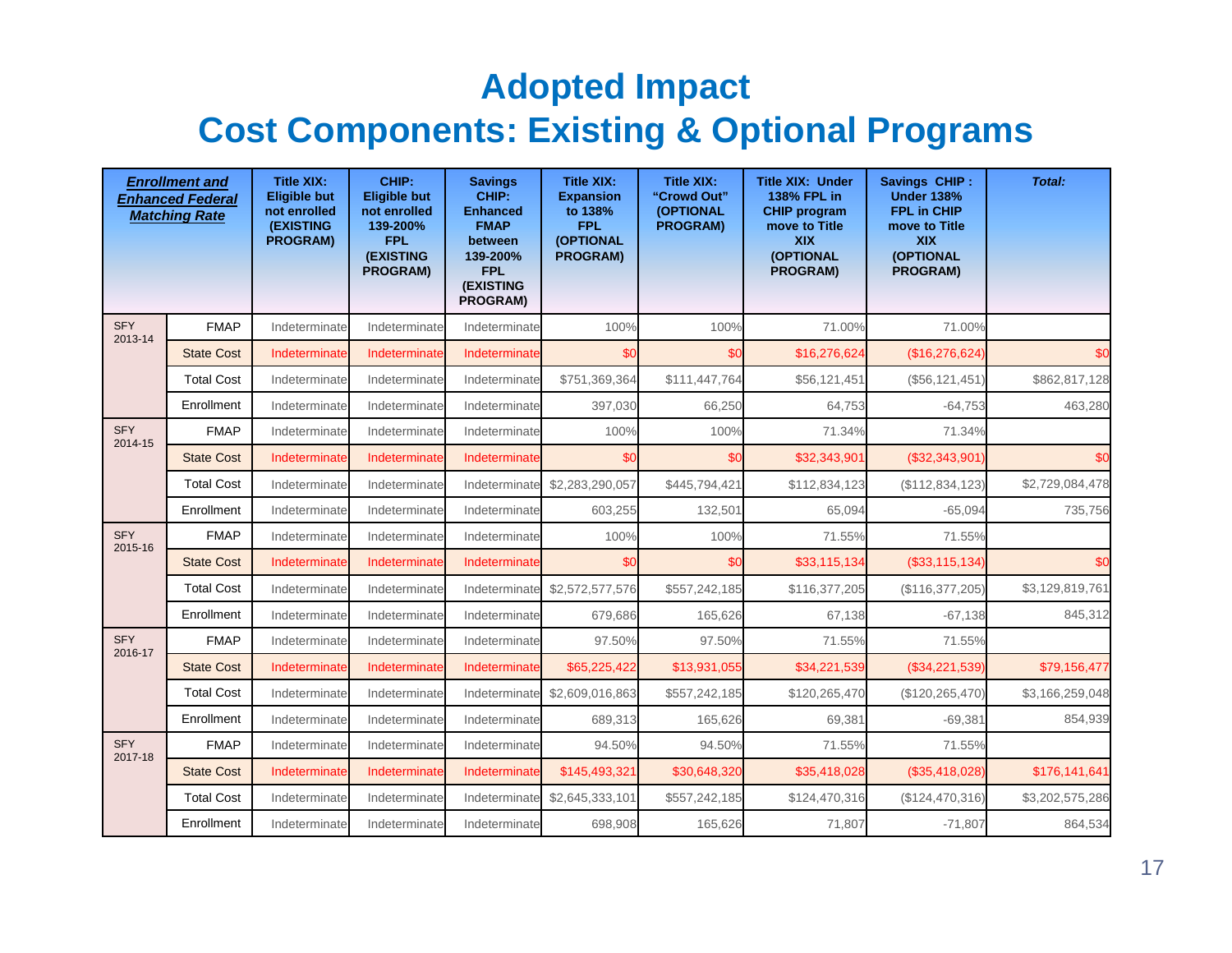#### **Adopted Impact Cost Components: Existing & Optional Programs**

| <b>Enrollment and</b><br><b>Matching Rate</b> | <b>Enhanced Federal</b> | <b>Title XIX:</b><br><b>Eligible but</b><br>not enrolled<br><b>(EXISTING</b><br><b>PROGRAM)</b> | CHIP:<br><b>Eligible but</b><br>not enrolled<br>139-200%<br><b>FPL</b><br>(EXISTING<br><b>PROGRAM)</b> | <b>Savings CHIP:</b><br><b>Enhanced</b><br><b>FMAP</b><br>between 139-<br><b>200% FPL</b><br>(EXISTING<br><b>PROGRAM)</b> | <b>Title XIX:</b><br><b>Expansion to</b><br><b>138% FPL</b><br><b>(OPTIONAL</b><br><b>PROGRAM)</b> | <b>Title XIX:</b><br>"Crowd Out"<br>(OPTIONAL<br><b>PROGRAM)</b> | <b>Title XIX:</b><br><b>Under 138%</b><br><b>FPL in CHIP</b><br>program<br>move to Title<br><b>XIX</b><br>(OPTIONAL<br><b>PROGRAM)</b> | <b>Savings CHIP</b><br>: Under 138%<br>FPL in CHIP<br>move to Title<br><b>XIX</b><br>(OPTIONAL<br><b>PROGRAM)</b> | Total:          |
|-----------------------------------------------|-------------------------|-------------------------------------------------------------------------------------------------|--------------------------------------------------------------------------------------------------------|---------------------------------------------------------------------------------------------------------------------------|----------------------------------------------------------------------------------------------------|------------------------------------------------------------------|----------------------------------------------------------------------------------------------------------------------------------------|-------------------------------------------------------------------------------------------------------------------|-----------------|
| <b>SFY</b><br>2018-19                         | <b>FMAP</b>             | Indeterminate                                                                                   | Indeterminate                                                                                          | Indeterminate                                                                                                             | 93.50%                                                                                             | 93.50%                                                           | 71.55%                                                                                                                                 | 71.55%                                                                                                            |                 |
|                                               | <b>State Cost</b>       | Indeterminate                                                                                   | Indeterminate                                                                                          | Indeterminate                                                                                                             | \$174,263,573                                                                                      | \$36,220,742                                                     | \$36,657,091                                                                                                                           | (\$36,657,091)                                                                                                    | \$210,484,315   |
|                                               | <b>Total Cost</b>       | Indeterminate                                                                                   | Indeterminate                                                                                          | Indeterminate                                                                                                             | \$2,680,978,044                                                                                    | \$557,242,185                                                    | \$128,824,781                                                                                                                          | (\$128,824,781)                                                                                                   | \$3,238,220,229 |
|                                               | Enrollment              | Indeterminate                                                                                   | Indeterminate                                                                                          | Indeterminate                                                                                                             | 708.326                                                                                            | 165.626                                                          | 74,319                                                                                                                                 | $-74.319$                                                                                                         | 873,952         |
| <b>SFY</b><br>2019-20                         | <b>FMAP</b>             | Indeterminate                                                                                   | Indeterminate                                                                                          | Indeterminate                                                                                                             | 91.50%                                                                                             | 91.50%                                                           | 71.55%                                                                                                                                 | 71.55%                                                                                                            |                 |
|                                               | <b>State Cost</b>       | Indeterminate                                                                                   | Indeterminate                                                                                          | Indeterminate                                                                                                             | \$230,867,974                                                                                      | \$47,365,586                                                     | \$37,940,260                                                                                                                           | (\$37,940,260)                                                                                                    | \$278,233,560   |
|                                               | <b>Total Cost</b>       | Indeterminate                                                                                   | Indeterminate                                                                                          | Indeterminate                                                                                                             | \$2,716,093,812                                                                                    | \$557,242,185                                                    | \$133,334,248                                                                                                                          | (\$133,334,248)                                                                                                   | \$3,273,335,997 |
|                                               | Enrollment              | Indeterminate                                                                                   | Indeterminate                                                                                          | Indeterminate                                                                                                             | 717,604                                                                                            | 165,626                                                          | 76,921                                                                                                                                 | $-76,921$                                                                                                         | 883,230         |
| <b>SFY</b><br>2020-21                         | <b>FMAP</b>             | Indeterminate                                                                                   | Indeterminate                                                                                          | Indeterminate                                                                                                             | 90.00%                                                                                             | 90.00%                                                           | 71.55%                                                                                                                                 | 71.55%                                                                                                            |                 |
|                                               | <b>State Cost</b>       | Indeterminate                                                                                   | Indeterminate                                                                                          | Indeterminate                                                                                                             | \$275,076,493                                                                                      | \$55,724,218                                                     | \$39,269,122                                                                                                                           | (\$39,269,122)                                                                                                    | \$330,800,711   |
|                                               | <b>Total Cost</b>       | Indeterminate                                                                                   | Indeterminate                                                                                          | Indeterminate                                                                                                             | \$2,750,764,928                                                                                    | \$557,242,185                                                    | \$138,004,294                                                                                                                          | (\$138,004,294)                                                                                                   | \$3,308,007,113 |
|                                               | Enrollment              | Indeterminate                                                                                   | Indeterminate                                                                                          | Indeterminate                                                                                                             | 726,764                                                                                            | 165,626                                                          | 79,615                                                                                                                                 | $-79,615$                                                                                                         | 892,390         |
| <b>SFY</b><br>2021-22                         | <b>FMAP</b>             | Indeterminate                                                                                   | Indeterminate                                                                                          | Indeterminate                                                                                                             | 90.00%                                                                                             | 90.00%                                                           | 71.55%                                                                                                                                 | 71.55%                                                                                                            |                 |
|                                               | <b>State Cost</b>       | Indeterminate                                                                                   | Indeterminate                                                                                          | Indeterminate                                                                                                             | \$278,495,119                                                                                      | \$55,724,218                                                     | \$40,645,321                                                                                                                           | (\$40,645,321)                                                                                                    | \$334,219,337   |
|                                               | <b>Total Cost</b>       | Indeterminate                                                                                   | Indeterminate                                                                                          | Indeterminate                                                                                                             | \$2,784,951,193                                                                                    | \$557,242,185                                                    | \$142,840,700                                                                                                                          | (\$142,840,700)                                                                                                   | \$3,342,193,378 |
|                                               | Enrollment              | Indeterminate                                                                                   | Indeterminate                                                                                          | Indeterminate                                                                                                             | 735,796                                                                                            | 165,626                                                          | 82,405                                                                                                                                 | $-82,405$                                                                                                         | 901,422         |
| <b>SFY</b><br>2022-23                         | <b>FMAP</b>             | Indeterminate                                                                                   | Indeterminate                                                                                          | Indeterminate                                                                                                             | 90.00%                                                                                             | 90.00%                                                           | 71.55%                                                                                                                                 | 71.55%                                                                                                            |                 |
|                                               | <b>State Cost</b>       | Indeterminate                                                                                   | Indeterminate                                                                                          | Indeterminate                                                                                                             | \$281,864,346                                                                                      | \$55,724,218                                                     | \$42,070,562                                                                                                                           | (\$42,070,562)                                                                                                    | \$337,588,564   |
|                                               | <b>Total Cost</b>       | Indeterminate                                                                                   | Indeterminate                                                                                          | Indeterminate                                                                                                             | \$2,818,643,456                                                                                    | \$557,242,185                                                    | \$147,849,454                                                                                                                          | (\$147,849,454)                                                                                                   | \$3,375,885,641 |
|                                               | Enrollment              | Indeterminate                                                                                   | Indeterminate                                                                                          | Indeterminate                                                                                                             | 744,698                                                                                            | 165,626                                                          | 85,294                                                                                                                                 | $-85,294$                                                                                                         | 910,324         |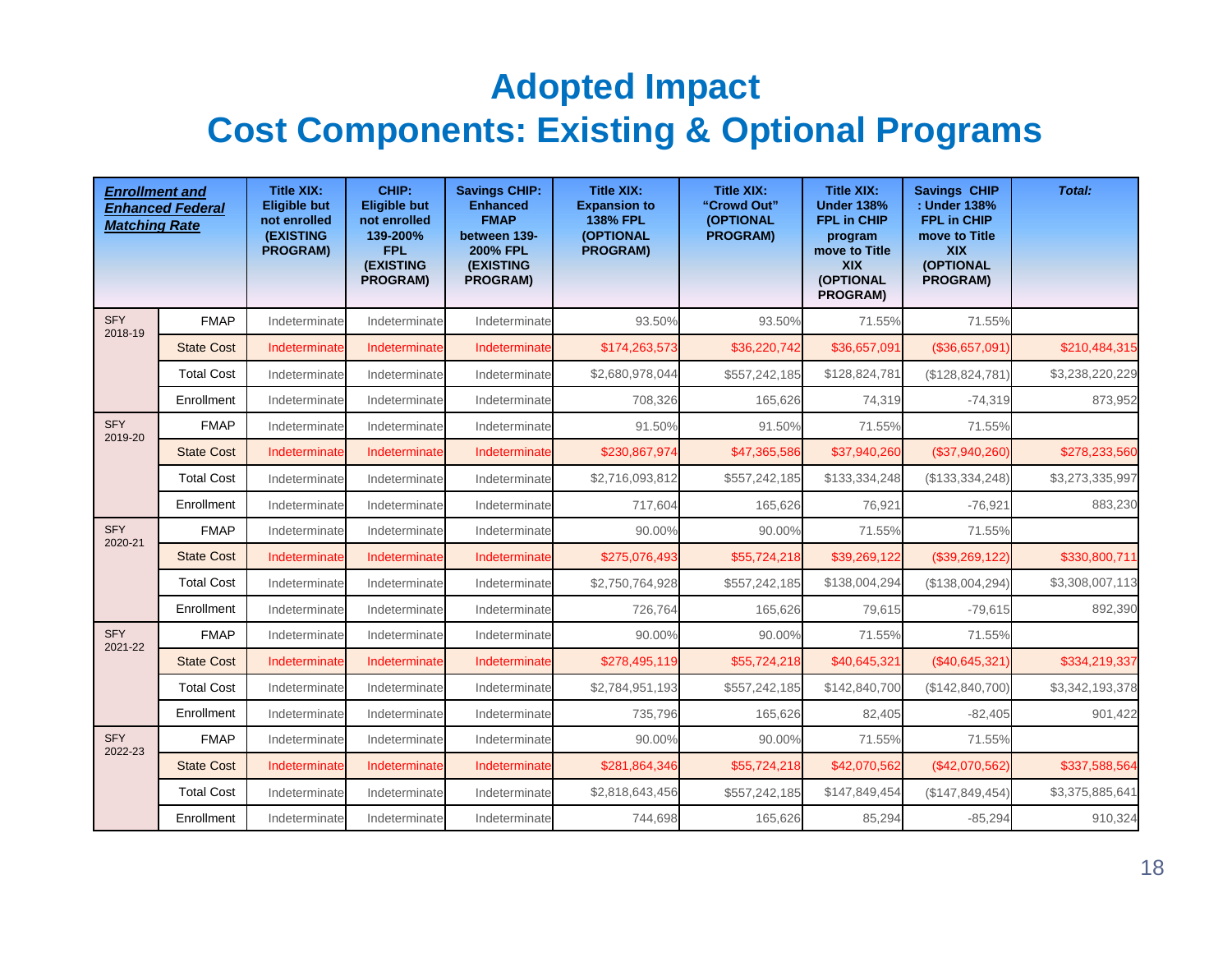#### **Adopted Impact**

#### **Increase Select Primary Care Rates to Medicare Rate**

| <b>Increase Reimbursement to</b><br><b>Primary Care Providers</b><br>to the Medicare Rate |                   | <b>Currently</b><br><b>Enrolled</b><br><b>Population</b><br><b>(EXISTING</b><br><b>PROGRAM)</b> | <b>Eligible but Not</b><br><b>Enrolled</b><br><b>(EXISTING</b><br><b>PROGRAM)</b> | <b>Expansion to</b><br><b>138% FPL</b><br>(OPTIONAL<br><b>PROGRAM)</b> | <b>Crowd Out:</b><br><b>Population</b><br>(OPTIONAL<br><b>PROGRAM)</b> | <b>Kidcare</b><br><b>Transition</b><br><b>Population</b><br>(OPTIONAL<br>PROGRAM) | Total:        |
|-------------------------------------------------------------------------------------------|-------------------|-------------------------------------------------------------------------------------------------|-----------------------------------------------------------------------------------|------------------------------------------------------------------------|------------------------------------------------------------------------|-----------------------------------------------------------------------------------|---------------|
| <b>SFY</b>                                                                                | <b>FMAP</b>       | 100%                                                                                            |                                                                                   |                                                                        |                                                                        |                                                                                   |               |
| 2012-13                                                                                   | <b>State Cost</b> | \$ <sub>6</sub>                                                                                 |                                                                                   |                                                                        |                                                                        |                                                                                   | \$0           |
|                                                                                           | <b>Total Cost</b> | \$424,836,178                                                                                   |                                                                                   |                                                                        |                                                                        |                                                                                   | \$424,836,178 |
|                                                                                           | Enrollment        |                                                                                                 |                                                                                   |                                                                        |                                                                        |                                                                                   |               |
| <b>SFY</b>                                                                                | <b>FMAP</b>       | 100%                                                                                            |                                                                                   | 100%                                                                   | 100%                                                                   | 100%                                                                              |               |
| 2013-14                                                                                   | <b>State Cost</b> | \$0                                                                                             | Indeterminate                                                                     | \$0                                                                    | \$С                                                                    | \$0                                                                               | \$0           |
|                                                                                           | <b>Total Cost</b> | \$849,672,356                                                                                   | Indeterminate                                                                     | \$28,776,734                                                           | \$7,269,150                                                            | \$2,148,506                                                                       | \$887,866,746 |
|                                                                                           | Enrollment        |                                                                                                 |                                                                                   |                                                                        |                                                                        |                                                                                   |               |
| <b>SFY</b>                                                                                | <b>FMAP</b>       | 100%                                                                                            |                                                                                   | 100%                                                                   | 100%                                                                   | 100%                                                                              |               |
| 2014-15                                                                                   | <b>State Cost</b> | \$C                                                                                             | Indeterminate                                                                     | \$0                                                                    | \$0                                                                    | \$0                                                                               | \$0           |
|                                                                                           | <b>Total Cost</b> | \$424,836,178                                                                                   | Indeterminate                                                                     | \$43,723,923                                                           | \$8,538,365                                                            | \$2,159,823                                                                       | \$479,258,289 |
|                                                                                           | Enrollment        |                                                                                                 |                                                                                   |                                                                        |                                                                        |                                                                                   |               |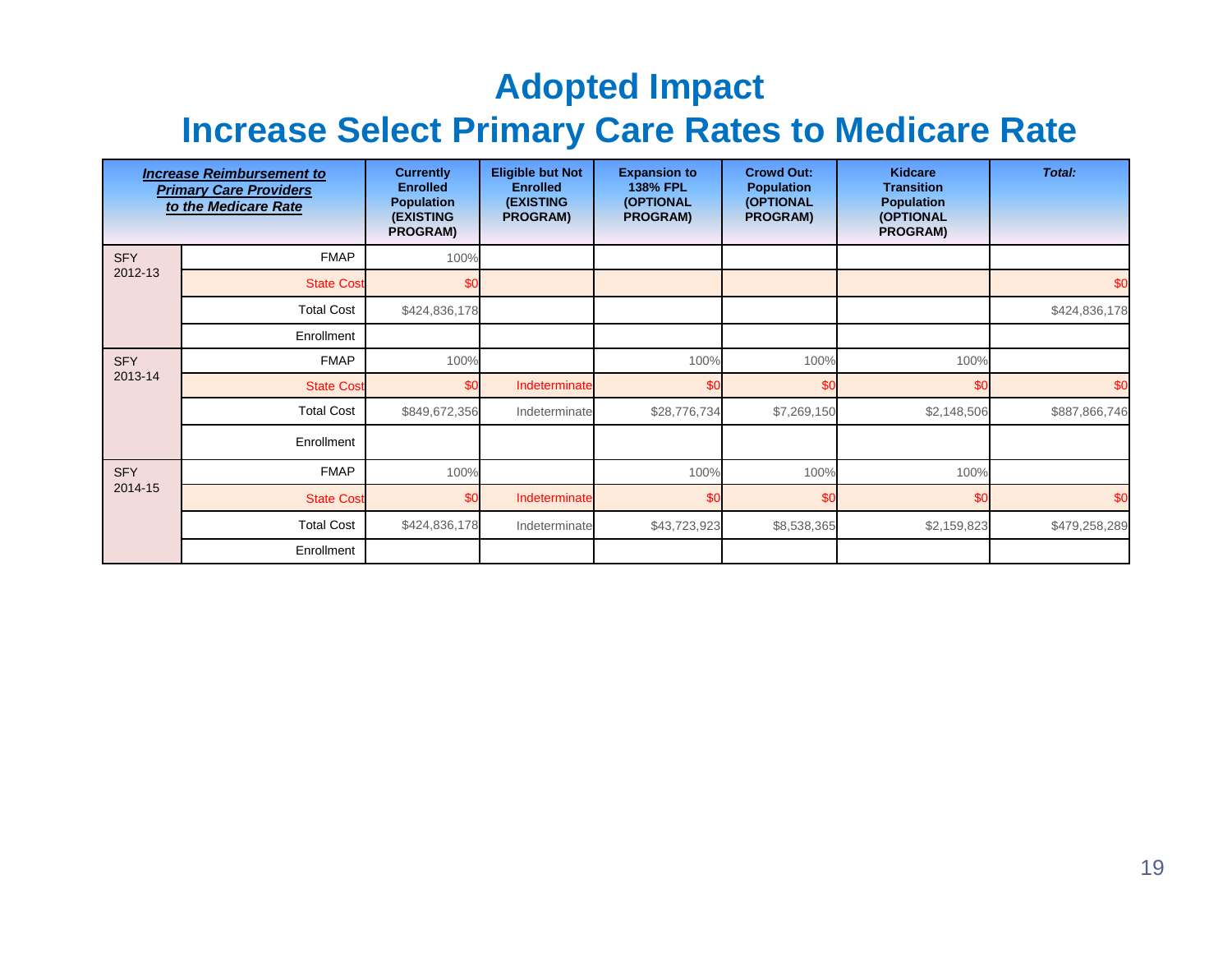# **Appendix**

- $\bullet$  The Conference assumptions are relaxed to produce the following Tables based on the maximum exposure for:
	- – Absorbing the currently eligible but not enrolled population into the Existing Program,
	- Expanding into the Optional Program, and
	- Providing of a continuing rate increase for primary care practitioners.
- These Tables are included for information only.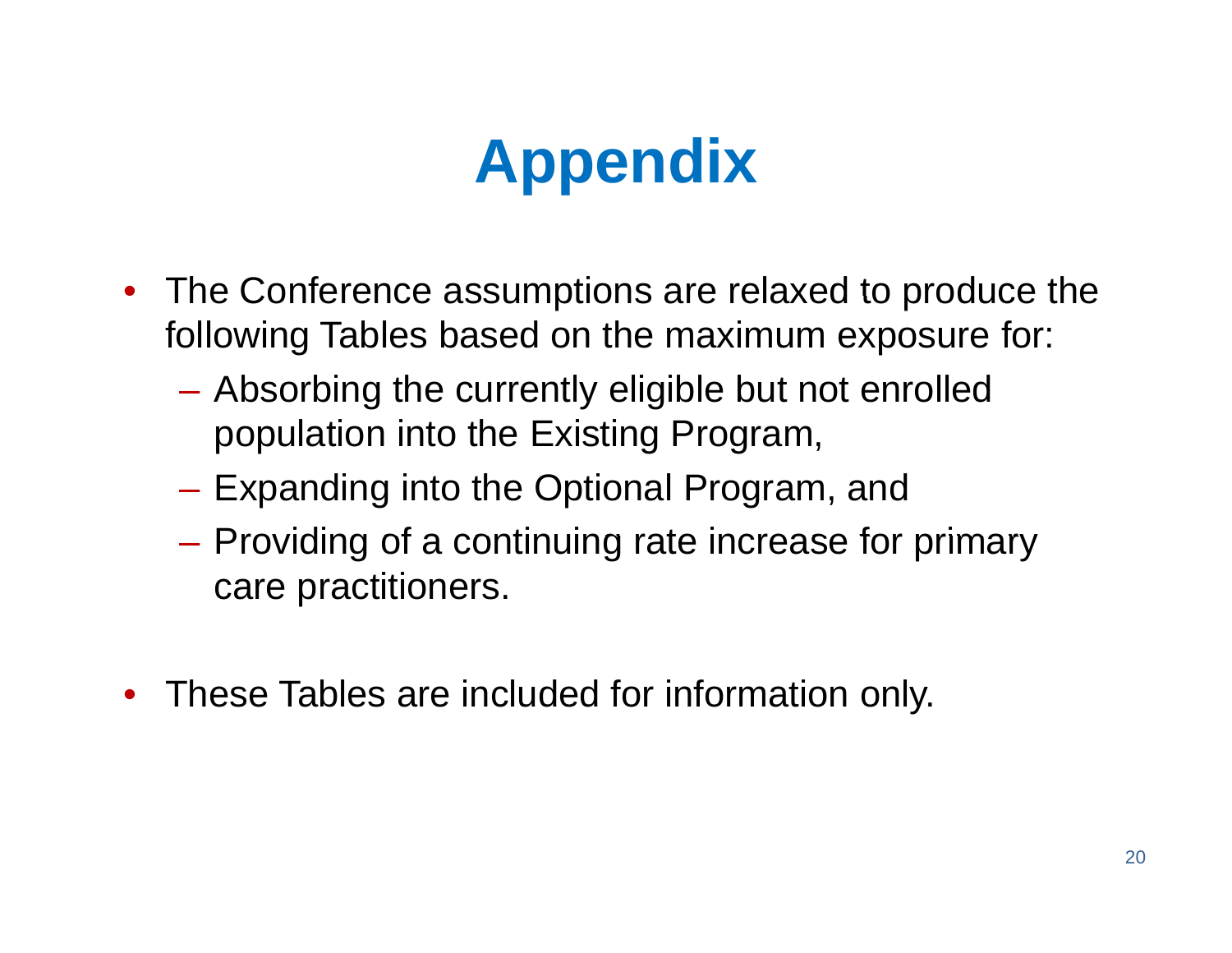#### **Maximum Exposure**

#### **Affordable Care Act: Existing & Optional Programs Care**

|                  |                   | <b>Total: Impact of</b><br><b>Enrollment and FMAP</b><br><b>Changes to Title XIX</b><br>and Title XXI<br>(EXISTING PROGRAM) | <b>Total: Impact of</b><br><b>Enrollment and FMAP</b><br><b>Changes to Title XIX</b><br>and Title XXI<br>(OPTIONAL<br><b>PROGRAM)</b> | <b>Total: Impact of</b><br><b>Increased Rates for</b><br><b>Primary Care</b><br><b>Practitioners</b><br><b>(EXISTING</b><br><b>PROGRAM)</b> | <b>Total: Impact of</b><br><b>Increased Rates for</b><br><b>Primary Care</b><br><b>Practitioners</b><br>(OPTIONAL PROGRAM) | <b>Grand Total All Elements</b> |
|------------------|-------------------|-----------------------------------------------------------------------------------------------------------------------------|---------------------------------------------------------------------------------------------------------------------------------------|---------------------------------------------------------------------------------------------------------------------------------------------|----------------------------------------------------------------------------------------------------------------------------|---------------------------------|
| <b>SFY</b>       | <b>State Cost</b> | \$0                                                                                                                         | \$0                                                                                                                                   | \$0                                                                                                                                         | \$0                                                                                                                        | \$0                             |
| 2012-<br>2013    | <b>Total Cost</b> | \$0                                                                                                                         | \$0                                                                                                                                   | \$424,836,178                                                                                                                               | \$0                                                                                                                        | \$424,836,178                   |
|                  | Enrollment        |                                                                                                                             |                                                                                                                                       |                                                                                                                                             |                                                                                                                            |                                 |
| <b>SFY</b>       | <b>State Cost</b> | \$195,337,342                                                                                                               | \$0                                                                                                                                   | \$0                                                                                                                                         | \$0                                                                                                                        | \$195,337,342                   |
| 2013-<br>2014    | <b>Total Cost</b> | \$511,994,709                                                                                                               | \$1,054,191,943                                                                                                                       | \$864,680,269                                                                                                                               | \$42,523,930                                                                                                               | \$2,473,390,851                 |
|                  | Enrollment        | 365,783                                                                                                                     | 564,405                                                                                                                               |                                                                                                                                             |                                                                                                                            | 930,188                         |
| <b>SFY</b>       | <b>State Cost</b> | \$386,473,782                                                                                                               | \$0                                                                                                                                   | \$179,940,217                                                                                                                               | \$619,113                                                                                                                  | \$567,033,112                   |
| 2014-<br>2015    | <b>Total Cost</b> | \$1,023,989,417                                                                                                             | \$3,310,640,605                                                                                                                       | \$879,688,182                                                                                                                               | \$131,117,468                                                                                                              | \$5,345,435,672                 |
|                  | Enrollment        | 365,783                                                                                                                     | 889,407                                                                                                                               |                                                                                                                                             |                                                                                                                            | 1,255,190                       |
| <b>SFY</b>       | <b>State Cost</b> | \$291,747,596                                                                                                               | \$0                                                                                                                                   | \$357,417,308                                                                                                                               | \$1,267,751                                                                                                                | \$650,432,655                   |
| $2015 -$<br>2016 | <b>Total Cost</b> | \$1,023,989,417                                                                                                             | \$3,785,056,847                                                                                                                       | \$879,688,182                                                                                                                               | \$149,423,632                                                                                                              | \$5,838,158,078                 |
|                  | Enrollment        | 365,783                                                                                                                     | 1,018,430                                                                                                                             |                                                                                                                                             |                                                                                                                            | 1,384,213                       |
| <b>SFY</b>       | <b>State Cost</b> | \$260,824,335                                                                                                               | \$95,769,431                                                                                                                          | \$357,417,308                                                                                                                               | \$4,978,093                                                                                                                | \$718,989,167                   |
| 2016-<br>2017    | <b>Total Cost</b> | \$1,023,989,417                                                                                                             | \$3,830,777,243                                                                                                                       | \$879,688,182                                                                                                                               | \$151,323,538                                                                                                              | \$5,885,778,380                 |
|                  | Enrollment        | 365,783                                                                                                                     | 1,030,510                                                                                                                             |                                                                                                                                             |                                                                                                                            | 1,396,293                       |
| <b>SFY</b>       | <b>State Cost</b> | \$260,824,335                                                                                                               | \$213,198,879                                                                                                                         | \$357,417,308                                                                                                                               | \$9,521,462                                                                                                                | \$840,961,984                   |
| 2017-<br>2018    | <b>Total Cost</b> | \$1,023,989,471                                                                                                             | \$3,876,343,249                                                                                                                       | \$879,688,182                                                                                                                               | \$153,229,651                                                                                                              | \$5,933,250,553                 |
|                  | Enrollment        | 365,783                                                                                                                     | 1,042,548                                                                                                                             |                                                                                                                                             |                                                                                                                            | 1,408,331                       |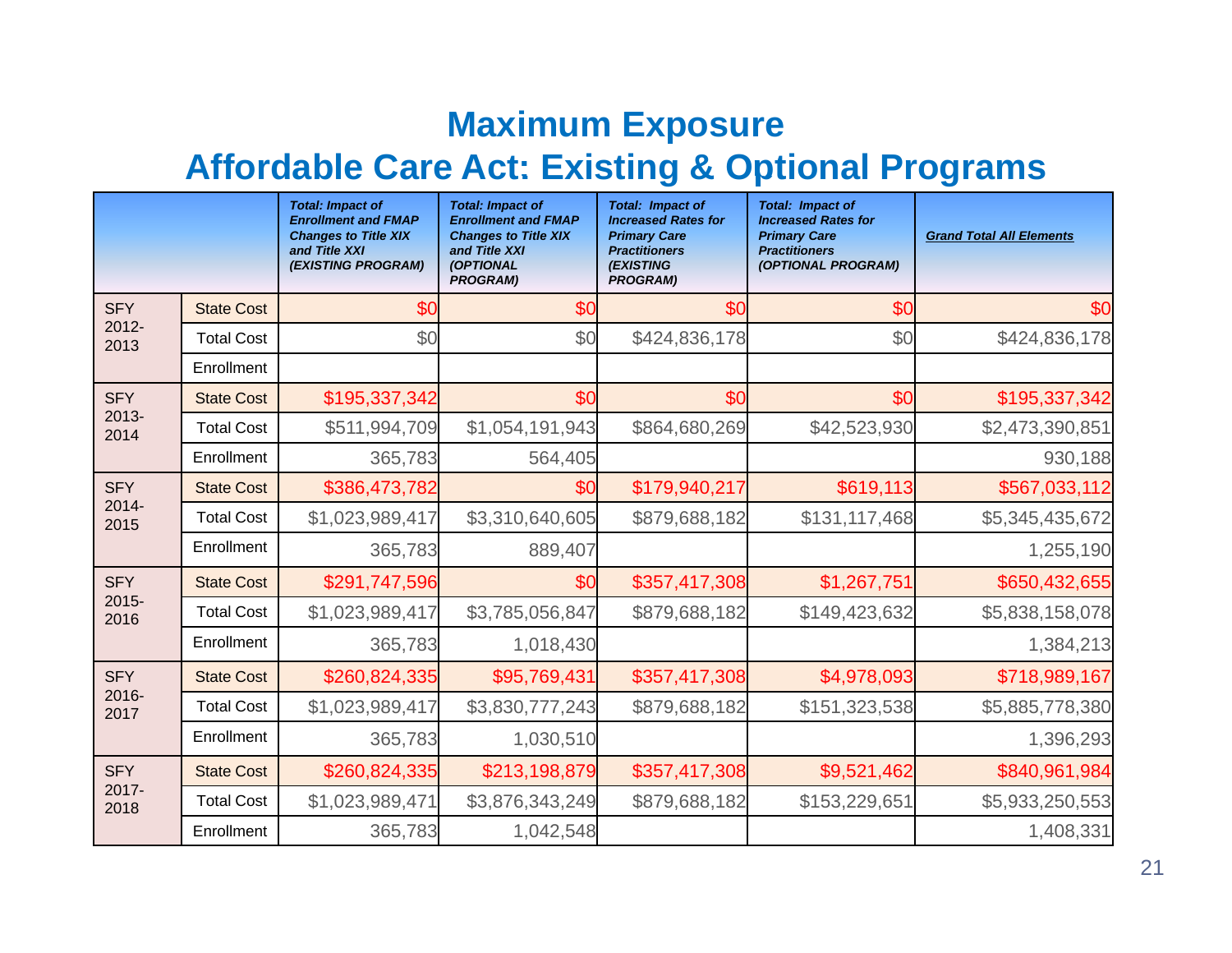#### **Maximum Exposure Affordable Care Act: Existing & Optional Programs Care**

|                  |                   | <b>Total: Impact of</b><br><b>Enrollment and</b><br><b>FMAP Changes to</b><br><b>Title XIX and Title</b><br><b>XXI (EXISTING</b><br><b>PROGRAM)</b> | <b>Total: Impact of</b><br><b>Enrollment and</b><br><b>FMAP Changes to</b><br><b>Title XIX and Title</b><br><b>XXI (OPTIONAL</b><br><b>PROGRAM)</b> | <b>Total: Impact of</b><br><b>Increased Rates for</b><br><b>Primary Care</b><br><b>Practitioners (EXISTING</b><br><b>PROGRAM)</b> | <b>Total: Impact of</b><br><b>Increased Rates for</b><br><b>Primary Care</b><br><b>Practitioners</b><br>(OPTIONAL PROGRAM) | <b>Grand Total All Elements</b> |
|------------------|-------------------|-----------------------------------------------------------------------------------------------------------------------------------------------------|-----------------------------------------------------------------------------------------------------------------------------------------------------|-----------------------------------------------------------------------------------------------------------------------------------|----------------------------------------------------------------------------------------------------------------------------|---------------------------------|
| <b>SFY</b>       | <b>State Cost</b> | \$260,824,335                                                                                                                                       | \$254,869,354                                                                                                                                       | \$357,417,308                                                                                                                     | \$11,164,881                                                                                                               | \$884,275,878                   |
| 2018-<br>2019    | <b>Total Cost</b> | \$1,023,989,417                                                                                                                                     | \$3,921,066,981                                                                                                                                     | \$879,688,182                                                                                                                     | \$155,109,234                                                                                                              | \$5,979,853,814                 |
|                  | Enrollment        | 365,783                                                                                                                                             | 1,054,365                                                                                                                                           |                                                                                                                                   |                                                                                                                            | 1,420,148                       |
| <b>SFY</b>       | <b>State Cost</b> | \$260,824,335                                                                                                                                       | \$337,035,775                                                                                                                                       | \$357,417,308                                                                                                                     | \$14,360,986                                                                                                               | \$969,638,404                   |
| 2019-<br>2020    | <b>Total Cost</b> | \$1,023,989,417                                                                                                                                     | \$3,965,126,757                                                                                                                                     | \$879,688,182                                                                                                                     | \$156,969,320                                                                                                              | \$6,025,773,676                 |
|                  | Enrollment        | 365,783                                                                                                                                             | 1,066,005                                                                                                                                           |                                                                                                                                   |                                                                                                                            | 1,431,788                       |
| <b>SFY</b>       | <b>State Cost</b> | \$260,824,335                                                                                                                                       | \$400,862,862                                                                                                                                       | \$357,417,308                                                                                                                     | \$16,856,440                                                                                                               | \$1,035,960,945                 |
| 2020-<br>2021    | <b>Total Cost</b> | \$1,023,989,417                                                                                                                                     | \$4,008,628,628                                                                                                                                     | \$879,688,182                                                                                                                     | \$158,814,188                                                                                                              | \$6,071,120,415                 |
|                  | Enrollment        | 365,783                                                                                                                                             | 1,077,499                                                                                                                                           |                                                                                                                                   |                                                                                                                            | 1,443,282                       |
| <b>SFY</b>       | <b>State Cost</b> | \$260,824,335                                                                                                                                       | \$405,152,215                                                                                                                                       | \$357,417,308                                                                                                                     | \$17,073,404                                                                                                               | \$1,040,467,262                 |
| $2021 -$<br>2022 | <b>Total Cost</b> | \$1,023,989,417                                                                                                                                     | \$4,051,522,155                                                                                                                                     | \$879,688,182                                                                                                                     | \$160,642,055                                                                                                              | \$6,115,841,809                 |
|                  | Enrollment        | 365,783                                                                                                                                             | 1,088,831                                                                                                                                           |                                                                                                                                   |                                                                                                                            | 1,454,614                       |
| <b>SFY</b>       | <b>State Cost</b> | \$260,824,335                                                                                                                                       | \$409,379,585                                                                                                                                       | \$357,417,308                                                                                                                     | \$17,289,871                                                                                                               | \$1,044,911,099                 |
| 2022-<br>2023    | <b>Total Cost</b> | \$1,023,989,417                                                                                                                                     | \$4,093,795,859                                                                                                                                     | \$879,688,182                                                                                                                     | \$162,452,922                                                                                                              | \$6,159,926,380                 |
|                  | Enrollment        | 365,783                                                                                                                                             | 1,100,000                                                                                                                                           |                                                                                                                                   |                                                                                                                            | 1,465,783                       |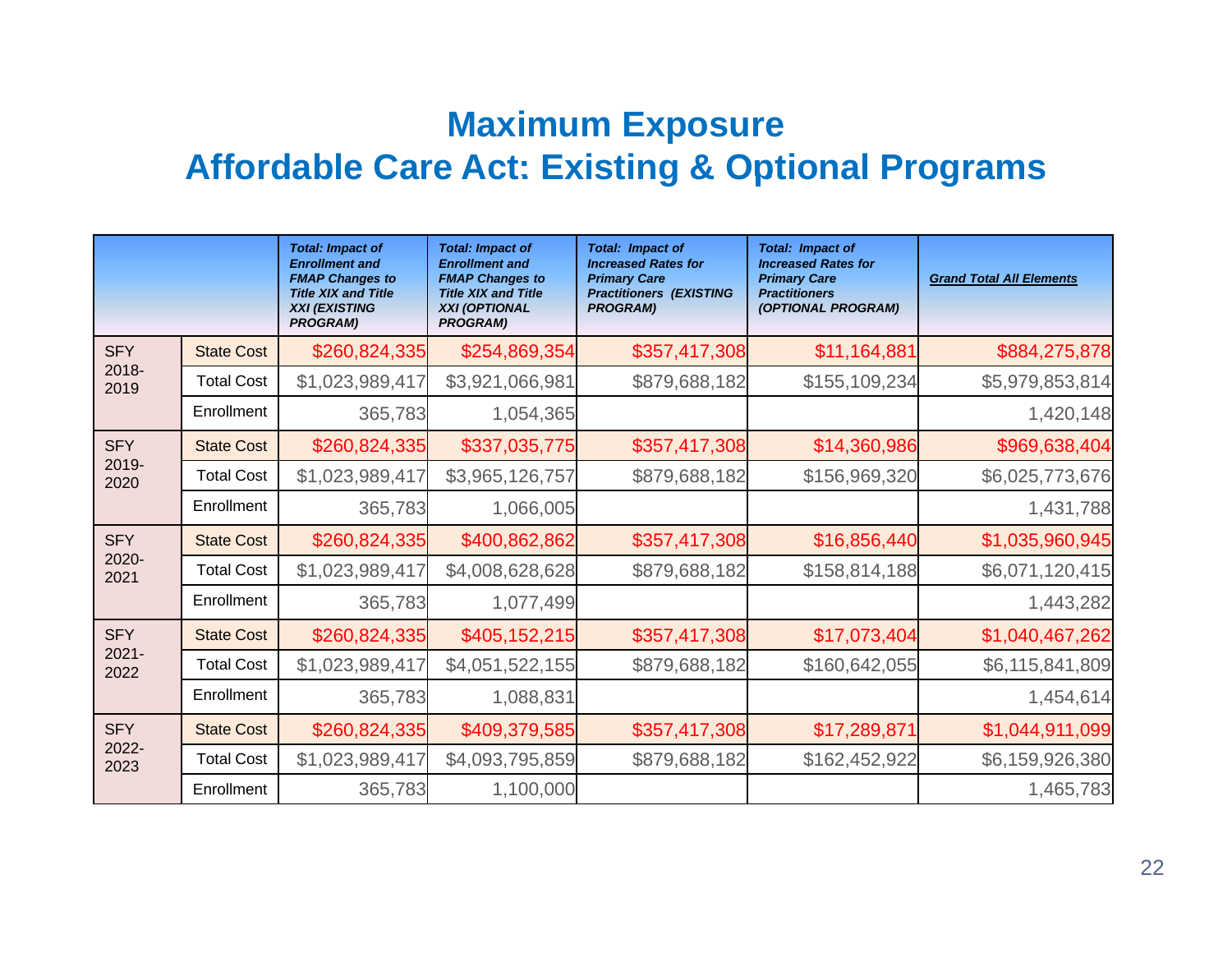#### **Maximum Exposure Cost Components: Existing & Optional Programs**

|                       | <b>Enrollment and</b><br><b>Enhanced Federal</b><br><b>Matching Rate</b> | <b>Title XIX:</b><br><b>Eligible but</b><br>not enrolled<br><b>(EXISTING</b><br><b>PROGRAM)</b> | CHIP:<br><b>Eligible but</b><br>not enrolled<br>139-200%<br><b>FPL</b><br><b>(EXISTING</b><br><b>PROGRAM)</b> | <b>Savings</b><br>CHIP:<br><b>Enhanced</b><br><b>FMAP</b><br>between<br>139-200%<br><b>FPL</b><br>(EXISTING<br>PROGRAM) | <b>Title XIX:</b><br><b>Expansion</b><br>to 138%<br><b>FPL</b><br>(OPTIONAL<br>PROGRAM) | <b>Title XIX:</b><br>"Crowd Out"<br>(OPTIONAL<br><b>PROGRAM)</b> | <b>Title XIX: Under</b><br>138% FPL in<br><b>CHIP program</b><br>move to Title<br><b>XIX</b><br>(OPTIONAL<br><b>PROGRAM)</b> | Savings CHIP:<br><b>Under 138%</b><br><b>FPL in CHIP</b><br>move to Title<br><b>XIX</b><br>(OPTIONAL<br>PROGRAM) | Total:          |
|-----------------------|--------------------------------------------------------------------------|-------------------------------------------------------------------------------------------------|---------------------------------------------------------------------------------------------------------------|-------------------------------------------------------------------------------------------------------------------------|-----------------------------------------------------------------------------------------|------------------------------------------------------------------|------------------------------------------------------------------------------------------------------------------------------|------------------------------------------------------------------------------------------------------------------|-----------------|
| <b>SFY</b>            | <b>FMAP</b>                                                              | 58.62%                                                                                          | 71.11%                                                                                                        | n/a                                                                                                                     | 100%                                                                                    | 100%                                                             | 71.00%                                                                                                                       | 71.00%                                                                                                           |                 |
| 2013-14               | <b>State Cost</b>                                                        | \$162,222,470                                                                                   | \$33,114,872                                                                                                  | \$0                                                                                                                     | \$0                                                                                     | \$0                                                              | \$16,276,624                                                                                                                 | (\$16,276,624)                                                                                                   | \$195,337,342   |
|                       | <b>Total Cost</b>                                                        | \$392,031,102                                                                                   | \$119,963,607                                                                                                 | \$0                                                                                                                     | \$942.744.179                                                                           | \$111,447,764                                                    | \$56,121,451                                                                                                                 | (\$56, 121, 451)                                                                                                 | \$1,566,186,652 |
|                       | Enrollment                                                               | 253.941                                                                                         | 111.842                                                                                                       |                                                                                                                         | 498.155                                                                                 | 66.250                                                           | 64.753                                                                                                                       | $-64.753$                                                                                                        | 930,188         |
| <b>SFY</b><br>2014-15 | <b>FMAP</b>                                                              | 59.09%                                                                                          | 71.34%                                                                                                        | n/a                                                                                                                     | 100%                                                                                    | 100%                                                             | 71.34%                                                                                                                       | 71.34%                                                                                                           |                 |
|                       | <b>State Cost</b>                                                        | \$320,759,847                                                                                   | \$65,713,935                                                                                                  | \$0                                                                                                                     | \$0                                                                                     | \$0                                                              | \$32,343,901                                                                                                                 | (\$32,343,901)                                                                                                   | \$386,473,782   |
|                       | <b>Total Cost</b>                                                        | \$784,062,203                                                                                   | \$239,927,214                                                                                                 | \$0                                                                                                                     | \$2,864,846,184                                                                         | \$445,794,421                                                    | \$112,834,123                                                                                                                | (\$112,834,123)                                                                                                  | \$4,334,630,022 |
|                       | Enrollment                                                               | 253,941                                                                                         | 111,842                                                                                                       |                                                                                                                         | 756,906                                                                                 | 132,501                                                          | 65,094                                                                                                                       | $-65,094$                                                                                                        | 1,255,190       |
| <b>SFY</b><br>2015-16 | <b>FMAP</b>                                                              | 59.37%                                                                                          | 88.80%                                                                                                        | n/a                                                                                                                     | 100%                                                                                    | 100%                                                             | 71.55%                                                                                                                       | 71.55%                                                                                                           |                 |
|                       | <b>State Cost</b>                                                        | \$318,564,473                                                                                   | \$25,687,237                                                                                                  | (\$52,504,114)                                                                                                          | \$0                                                                                     | \$0                                                              | \$33,115,134                                                                                                                 | (\$33, 115, 134)                                                                                                 | \$291,747,596   |
|                       | <b>Total Cost</b>                                                        | \$784,062,203                                                                                   | \$239,927,214                                                                                                 | \$0                                                                                                                     | \$3,227,814,662                                                                         | \$557,242,185                                                    | \$116,377,205                                                                                                                | (\$116,377,205)                                                                                                  | \$4,809,046,264 |
|                       | Enrollment                                                               | 253,941                                                                                         | 111,842                                                                                                       |                                                                                                                         | 852,804                                                                                 | 165,626                                                          | 67,138                                                                                                                       | $-67,138$                                                                                                        | 1,384,213       |
| <b>SFY</b><br>2016-17 | <b>FMAP</b>                                                              | 59.37%                                                                                          | 94.59%                                                                                                        | n/a                                                                                                                     | 97.50%                                                                                  | 97.50%                                                           | 71.55%                                                                                                                       | 71.55%                                                                                                           |                 |
|                       | <b>State Cost</b>                                                        | \$318,564,473                                                                                   | \$12,402,316                                                                                                  | (\$70,142,454)                                                                                                          | \$81,838,376                                                                            | \$13,931,055                                                     | \$34,221,539                                                                                                                 | (\$34,221,539)                                                                                                   | \$356,593,766   |
|                       | <b>Total Cost</b>                                                        | \$784,062,203                                                                                   | \$239,927,214                                                                                                 | \$0                                                                                                                     | \$3,273,535,058                                                                         | \$557,242,185                                                    | \$120,265,470                                                                                                                | (\$120, 265, 470)                                                                                                | \$4,854,766,660 |
|                       | Enrollment                                                               | 253.941                                                                                         | 111,842                                                                                                       |                                                                                                                         | 864,884                                                                                 | 165,626                                                          | 69.381                                                                                                                       | $-69,381$                                                                                                        | 1,396,293       |
| <b>SFY</b><br>2017-18 | <b>FMAP</b>                                                              | 59.37%                                                                                          | 94.59%                                                                                                        | n/a                                                                                                                     | 94.50%                                                                                  | 94.50%                                                           | 71.55%                                                                                                                       | 71.55%                                                                                                           |                 |
|                       | <b>State Cost</b>                                                        | \$318,564,473                                                                                   | \$12,402,316                                                                                                  | (\$70,142,454)                                                                                                          | \$182,550,559                                                                           | \$30,648,320                                                     | \$35,418,028                                                                                                                 | (\$35,418,028)                                                                                                   | \$474,023,214   |
|                       | <b>Total Cost</b>                                                        | \$784,062,203                                                                                   | \$239,927,214                                                                                                 | \$0                                                                                                                     | \$3,319,101,064                                                                         | \$557,242,185                                                    | \$124,470,316                                                                                                                | (\$124,470,316)                                                                                                  | \$4,900,332,666 |
|                       | Enrollment                                                               | 253,941                                                                                         | 111,842                                                                                                       |                                                                                                                         | 876,922                                                                                 | 165,626                                                          | 71,807                                                                                                                       | $-71,807$                                                                                                        | 1,408,331       |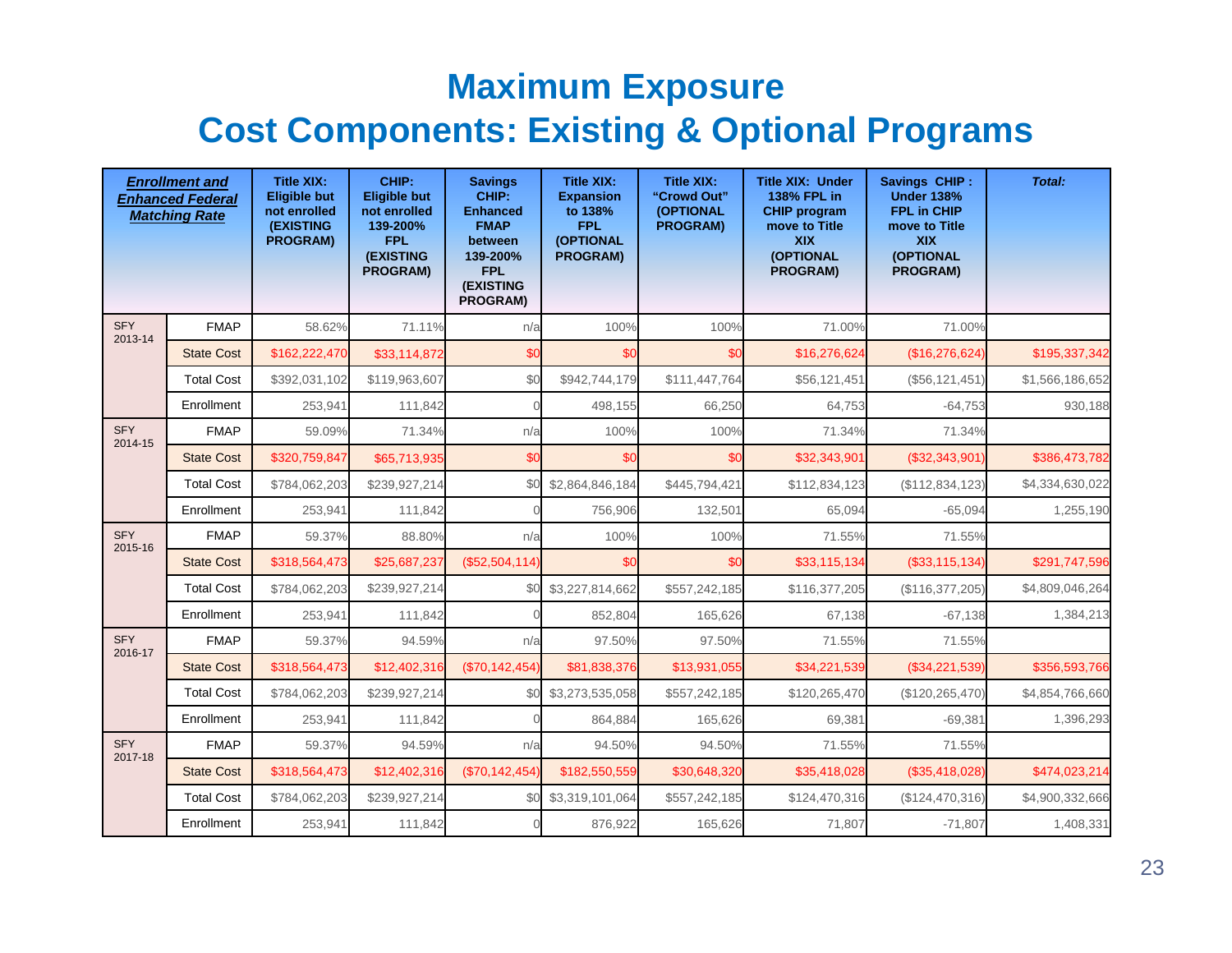#### **Maximum Exposure Cost Components: Existing & Optional Programs**

| <b>Enrollment and</b><br><b>Matching Rate</b> | <b>Enhanced Federal</b> | <b>Title XIX:</b><br><b>Eligible but</b><br>not enrolled<br><b>(EXISTING</b><br><b>PROGRAM)</b> | CHIP:<br><b>Eligible but</b><br>not enrolled<br>139-200%<br><b>FPL</b><br>(EXISTING<br><b>PROGRAM)</b> | <b>Savings CHIP:</b><br><b>Enhanced</b><br><b>FMAP</b><br>between 139-<br><b>200% FPL</b><br>(EXISTING<br><b>PROGRAM)</b> | <b>Title XIX:</b><br><b>Expansion to</b><br><b>138% FPL</b><br><b>(OPTIONAL</b><br><b>PROGRAM)</b> | <b>Title XIX:</b><br>"Crowd Out"<br>(OPTIONAL<br><b>PROGRAM)</b> | <b>Title XIX:</b><br><b>Under 138%</b><br>FPL in CHIP<br>program<br>move to Title<br><b>XIX</b><br>(OPTIONAL<br><b>PROGRAM)</b> | <b>Savings CHIP</b><br>: Under 138%<br>FPL in CHIP<br>move to Title<br><b>XIX</b><br>(OPTIONAL<br>PROGRAM) | Total:          |
|-----------------------------------------------|-------------------------|-------------------------------------------------------------------------------------------------|--------------------------------------------------------------------------------------------------------|---------------------------------------------------------------------------------------------------------------------------|----------------------------------------------------------------------------------------------------|------------------------------------------------------------------|---------------------------------------------------------------------------------------------------------------------------------|------------------------------------------------------------------------------------------------------------|-----------------|
| <b>SFY</b><br>2018-19                         | <b>FMAP</b>             | 59.37%                                                                                          | 94.59%                                                                                                 | n/a                                                                                                                       | 93.50%                                                                                             | 93.50%                                                           | 71.55%                                                                                                                          | 71.55%                                                                                                     |                 |
|                                               | <b>State Cost</b>       | \$318,564,473                                                                                   | \$12,402,316                                                                                           | (\$70,142,454)                                                                                                            | \$218,648,612                                                                                      | \$36,220,742                                                     | \$36,657,091                                                                                                                    | (\$36,657,091)                                                                                             | \$515,693,689   |
|                                               | <b>Total Cost</b>       | \$784,062,203                                                                                   | \$239,927,214                                                                                          | \$0                                                                                                                       | \$3,363,824,796                                                                                    | \$557,242,185                                                    | \$128,824,781                                                                                                                   | (\$128,824,781)                                                                                            | \$4,945,056,398 |
|                                               | Enrollment              | 253.941                                                                                         | 111,842                                                                                                |                                                                                                                           | 888.739                                                                                            | 165,626                                                          | 74,319                                                                                                                          | $-74,319$                                                                                                  | 1,420,148       |
| <b>SFY</b><br>2019-20                         | <b>FMAP</b>             | 59.37%                                                                                          | 94.59%                                                                                                 | n/a                                                                                                                       | 91.50%                                                                                             | 91.50%                                                           | 71.55%                                                                                                                          | 71.55%                                                                                                     |                 |
|                                               | <b>State Cost</b>       | \$318,564,473                                                                                   | \$12,402,316                                                                                           | (\$70,142,454)                                                                                                            | \$289,670,189                                                                                      | \$47,365,586                                                     | \$37,940,260                                                                                                                    | (\$37,940,260)                                                                                             | \$597,860,110   |
|                                               | <b>Total Cost</b>       | \$784,062,203                                                                                   | \$239,927,214                                                                                          | \$0                                                                                                                       | \$3,407,884,572                                                                                    | \$557,242,185                                                    | \$133,334,248                                                                                                                   | (\$133,334,248)                                                                                            | \$4,989,116,174 |
|                                               | Enrollment              | 253,941                                                                                         | 111,842                                                                                                |                                                                                                                           | 900,379                                                                                            | 165,626                                                          | 76,921                                                                                                                          | $-76,921$                                                                                                  | 1,431,788       |
| SFY<br>2020-21                                | <b>FMAP</b>             | 59.37%                                                                                          | 94.59%                                                                                                 | n/a                                                                                                                       | 90%                                                                                                | 90%                                                              | 71.55%                                                                                                                          | 71.55%                                                                                                     |                 |
|                                               | <b>State Cost</b>       | \$318,564,473                                                                                   | \$12,402,316                                                                                           | (S70, 142, 454)                                                                                                           | \$345,138,644                                                                                      | \$55,724,218                                                     | \$39,269,122                                                                                                                    | (\$39,269,122)                                                                                             | \$661,687,197   |
|                                               | <b>Total Cost</b>       | \$784,062,203                                                                                   | \$239,927,214                                                                                          | \$0                                                                                                                       | \$3,451,386,443                                                                                    | \$557,242,185                                                    | \$138,004,294                                                                                                                   | (\$138,004,294)                                                                                            | \$5,032,618,045 |
|                                               | Enrollment              | 253,941                                                                                         | 111,842                                                                                                |                                                                                                                           | 911,873                                                                                            | 165,626                                                          | 79,615                                                                                                                          | $-79,615$                                                                                                  | 1,443,282       |
| <b>SFY</b><br>2021-22                         | <b>FMAP</b>             | 59.37%                                                                                          | 94.59%                                                                                                 | n/a                                                                                                                       | 90%                                                                                                | 90%                                                              | 71.55%                                                                                                                          | 71.55%                                                                                                     |                 |
|                                               | <b>State Cost</b>       | \$318,564,473                                                                                   | \$12,402,316                                                                                           | (\$70,142,454)                                                                                                            | \$349,427,997                                                                                      | \$55,724,218                                                     | \$40,645,321                                                                                                                    | (\$40,645,321)                                                                                             | \$665,976,550   |
|                                               | <b>Total Cost</b>       | \$784,062,203                                                                                   | \$239,927,214                                                                                          | \$0                                                                                                                       | \$3,494,279,970                                                                                    | \$557,242,185                                                    | \$142,840,700                                                                                                                   | (\$142,840,700)                                                                                            | \$5,075,511,572 |
|                                               | Enrollment              | 253,941                                                                                         | 111,842                                                                                                |                                                                                                                           | 923,205                                                                                            | 165,626                                                          | 82,405                                                                                                                          | $-82,405$                                                                                                  | 1,454,614       |
| <b>SFY</b><br>2022-23                         | <b>FMAP</b>             | 59.37%                                                                                          | 94.59%                                                                                                 | n/a                                                                                                                       | 90%                                                                                                | 90%                                                              | 71.55%                                                                                                                          | 71.55%                                                                                                     |                 |
|                                               | <b>State Cost</b>       | \$318,564,473                                                                                   | \$12,402,316                                                                                           | (\$70,142,454)                                                                                                            | \$353,655,367                                                                                      | \$55,724,218                                                     | \$42,070,562                                                                                                                    | (\$42,070,562)                                                                                             | \$670,203,920   |
|                                               | <b>Total Cost</b>       | \$784,062,203                                                                                   | \$239,927,214                                                                                          | \$0                                                                                                                       | \$3,536,553,674                                                                                    | \$557,242,185                                                    | \$147,849,454                                                                                                                   | (\$147,849,454)                                                                                            | \$5,117,785,276 |
|                                               | Enrollment              | 253,941                                                                                         | 111,842                                                                                                |                                                                                                                           | 934,374                                                                                            | 165,626                                                          | 85,294                                                                                                                          | $-85,294$                                                                                                  | 1,465,783       |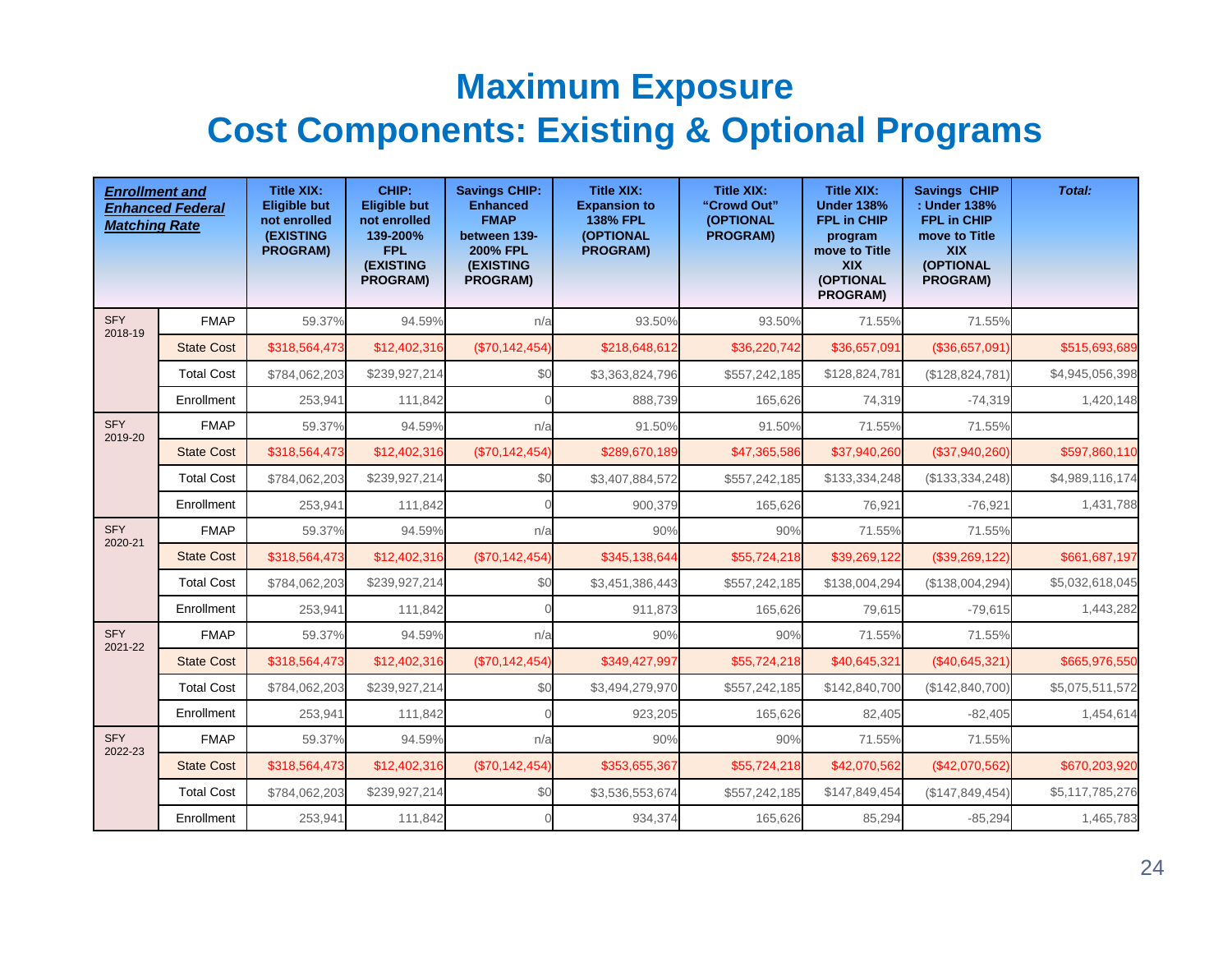#### **Maximum Exposure**

#### **Increase Select Primary Care Rates to Medicare Rate**

|                       | <b>Increase Reimbursement to</b><br><b>Primary Care Providers</b><br>to the Medicare Rate | <b>Currently</b><br><b>Enrolled</b><br><b>Population</b><br><b>(EXISTING</b><br>PROGRAM) | <b>Eligible but Not</b><br><b>Enrolled</b><br><b>(EXISTING</b><br><b>PROGRAM)</b> | <b>Expansion to</b><br><b>138% FPL</b><br>(OPTIONAL<br>PROGRAM) | <b>Crowd Out:</b><br><b>Population</b><br>(OPTIONAL<br><b>PROGRAM)</b> | <b>Kidcare</b><br><b>Transition</b><br><b>Population</b><br>(OPTIONAL<br>PROGRAM) | <b>Total:</b>   |
|-----------------------|-------------------------------------------------------------------------------------------|------------------------------------------------------------------------------------------|-----------------------------------------------------------------------------------|-----------------------------------------------------------------|------------------------------------------------------------------------|-----------------------------------------------------------------------------------|-----------------|
| <b>SFY</b><br>2012-13 | <b>FMAP</b>                                                                               | 100%                                                                                     |                                                                                   |                                                                 |                                                                        |                                                                                   |                 |
|                       | <b>State Cost</b>                                                                         | \$0                                                                                      |                                                                                   |                                                                 |                                                                        |                                                                                   |                 |
|                       | <b>Total Cost</b>                                                                         | \$424,836,178                                                                            |                                                                                   |                                                                 |                                                                        |                                                                                   | \$424,836,178   |
|                       | Enrollment                                                                                |                                                                                          |                                                                                   |                                                                 |                                                                        |                                                                                   |                 |
| <b>SFY</b><br>2013-14 | <b>FMAP</b>                                                                               | 100%                                                                                     | 100%                                                                              | 100%                                                            | 100%                                                                   | 100%                                                                              |                 |
|                       | <b>State Cost</b>                                                                         | \$0                                                                                      | \$C                                                                               | \$C                                                             | \$0                                                                    | \$0                                                                               | \$0             |
|                       | <b>Total Cost</b>                                                                         | \$849,672,356                                                                            | \$15,007,913                                                                      | \$36,106,274                                                    | \$4,269,150                                                            | \$2,148,506                                                                       | \$907,204,199   |
|                       | Enrollment                                                                                |                                                                                          |                                                                                   |                                                                 |                                                                        |                                                                                   |                 |
| <b>SFY</b>            | <b>FMAP</b>                                                                               | 79.55%                                                                                   | 79.34%                                                                            | 100.%                                                           | 100%                                                                   | 85.67%                                                                            |                 |
| 2014-15               | <b>State Cost</b>                                                                         | \$173,800,480                                                                            | \$6,139,737                                                                       | \$ <sub>C</sub>                                                 | \$0                                                                    | \$619,113                                                                         | \$180,559,330   |
|                       | <b>Total Cost</b>                                                                         | \$849,672,356                                                                            | \$30,015,826                                                                      | \$109,721,094                                                   | \$17,076,729                                                           | \$4,319,645                                                                       | \$1,010,805,650 |
|                       | Enrollment                                                                                |                                                                                          |                                                                                   |                                                                 |                                                                        |                                                                                   |                 |
| <b>SFY</b>            | <b>FMAP</b>                                                                               | 59.37%                                                                                   | 59.37%                                                                            | 100%                                                            | 100%                                                                   | 71.55%                                                                            |                 |
| 2015-16               | <b>State Cost</b>                                                                         | \$345,221,878                                                                            | \$12,195,430                                                                      | \$0                                                             | \$0                                                                    | \$1,267,751                                                                       | \$358,685,059   |
|                       | <b>Total Cost</b>                                                                         | \$849,672,356                                                                            | \$30,015,826                                                                      | \$123,622,468                                                   | \$21,345,879                                                           | \$4,455,285                                                                       | \$1,029,111,814 |
|                       | Enrollment                                                                                |                                                                                          |                                                                                   |                                                                 |                                                                        |                                                                                   |                 |
| <b>SFY</b>            | <b>FMAP</b>                                                                               | 59.37%                                                                                   | 59.37%                                                                            | 97.50%                                                          | 97.50%                                                                 | 71.55%                                                                            |                 |
| 2016-17               | <b>State Cost</b>                                                                         | \$345,221,878                                                                            | \$12,195,430                                                                      | \$3,134,338                                                     | \$533,647                                                              | \$1,310,108                                                                       | \$362,395,401   |
|                       | <b>Total Cost</b>                                                                         | \$849,672,356                                                                            | \$30,015,826                                                                      | \$125,373,519                                                   | \$21,345,879                                                           | \$4,604,140                                                                       | \$1,031,011,720 |
|                       | Enrollment                                                                                |                                                                                          |                                                                                   |                                                                 |                                                                        |                                                                                   |                 |
| <b>SFY</b>            | <b>FMAP</b>                                                                               | 59.37%                                                                                   | 59.37%                                                                            | 94.50%                                                          | 94.50%                                                                 | 71.55%                                                                            |                 |
| 2017-18               | <b>State Cost</b>                                                                         | \$345,221,878                                                                            | \$12,195,430                                                                      | \$6,991,526                                                     | \$1,174,023                                                            | \$1,355,913                                                                       | \$366,938,770   |
|                       | <b>Total Cost</b>                                                                         | \$849,672,356                                                                            | \$30,015,826                                                                      | \$127,118,657                                                   | \$21,345,879                                                           | \$4,765,115                                                                       | \$1,032,917,833 |
|                       | Enrollment                                                                                |                                                                                          |                                                                                   |                                                                 |                                                                        |                                                                                   | 25              |